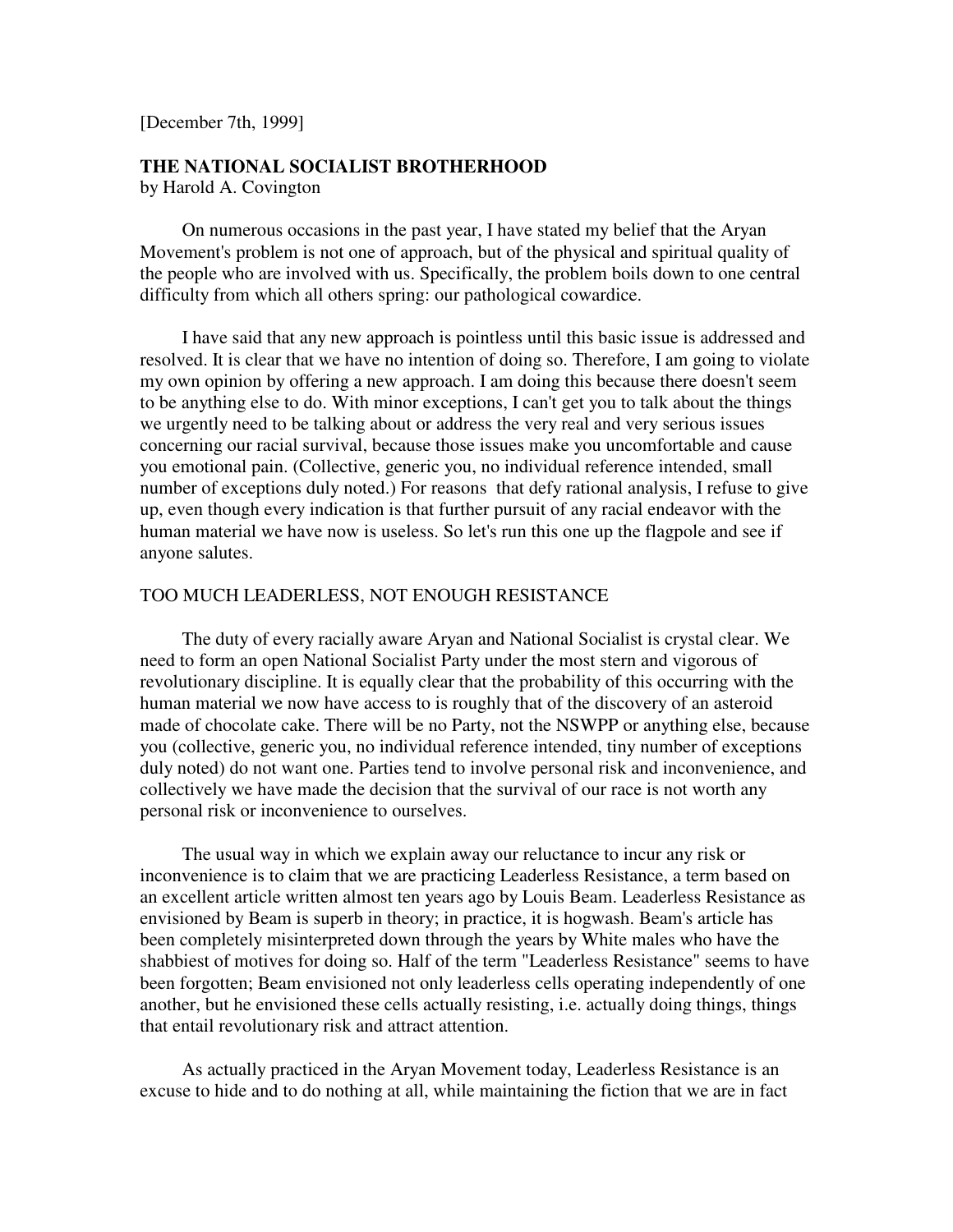fulfilling our racial duty and thus salving our troubled consciences. We know perfectly well that we should be doing something about the organized butchery of our race and our civilization by the Jews, but we also understand that we are cowards and we don't have what it takes to stand erect and be men again. Leaderless Resistance is our way out, the fig leaf that covers our moral nakedness. There is way too much "leaderless" and way too little "resistance". Like the personal computer, the Leaderless Resistance theory enables and facilitates White cowardice by allowing it to co-exist with the pretence that something may be accomplished in our struggle without incurring risk, and while keeping our identities and beliefs secret from the little woman and the august functionaries of the local Rotary Club.

 It is above all an excuse to avoid the hard physical and moral work of forming a revolutionary National Socialist Party and engaging in political struggle and psychological warfare against ZOG. Leaderless Resistance is one of several devices whereby the racially aware White male seeks to have his cake and eat it too. Leaderless Resistance enables the White male to pretend that he is engaging in racial struggle while simultaneously maintaining his luxurious lifestyle. Leaderless Resistance lets him keep his consumer toys. It means he doesn't have to feel guilty about not moving to where he is needed or not opening his checkbook to any

meaningful degree. The Leaderless Resistance canard allows the White male to feel good about himself while in fact doing nothing, and in the 1990s self-esteem is all that matters.

 One of the criticisms which has been leveled against me on several occasions, with reference to some of my more acerbic commentaries, is "Harold, you are making our people feel bad about themselves." Why, exactly, we should feel good about having allowed our country to come to the pass where Clinton is seriously moving to confiscate private firearms, or why we should feel good about sitting back and allowing the deranged Buford Furrow to become the public face of our ideology, is something which I confess escapes me. I guess I'm just not a Nineties kind of guy.

 I won't go on, except to say that if we are going to try a new approach, we will have to try something which takes into account this factor of White cowardice and the longing among White males for some way to slap that fig leaf onto the nakedness of their souls, to pretend that they are not really cowards. I believe I have found a way to do this.

 Why on earth (I hear you implore) would we want actually to ENCOURAGE what is in fact an utterly contemptible character flaw? The answer is that we must try this because we have tried everything else, and giving up is not an option. Everything else we have tried stumbles over this central problem of White male cowardice. If we are to accomplish our short-term goal---survival into the future when times change and the White man changes---then we are going to have to find some way to make it through the remaining years of the "Clinton prosperity" which has made our people so fat, sleek, and torpid like hogs sunning themselves in the mud while the butcher sharpens his knife.

### MAKING A VIRTUE OF NECESSITY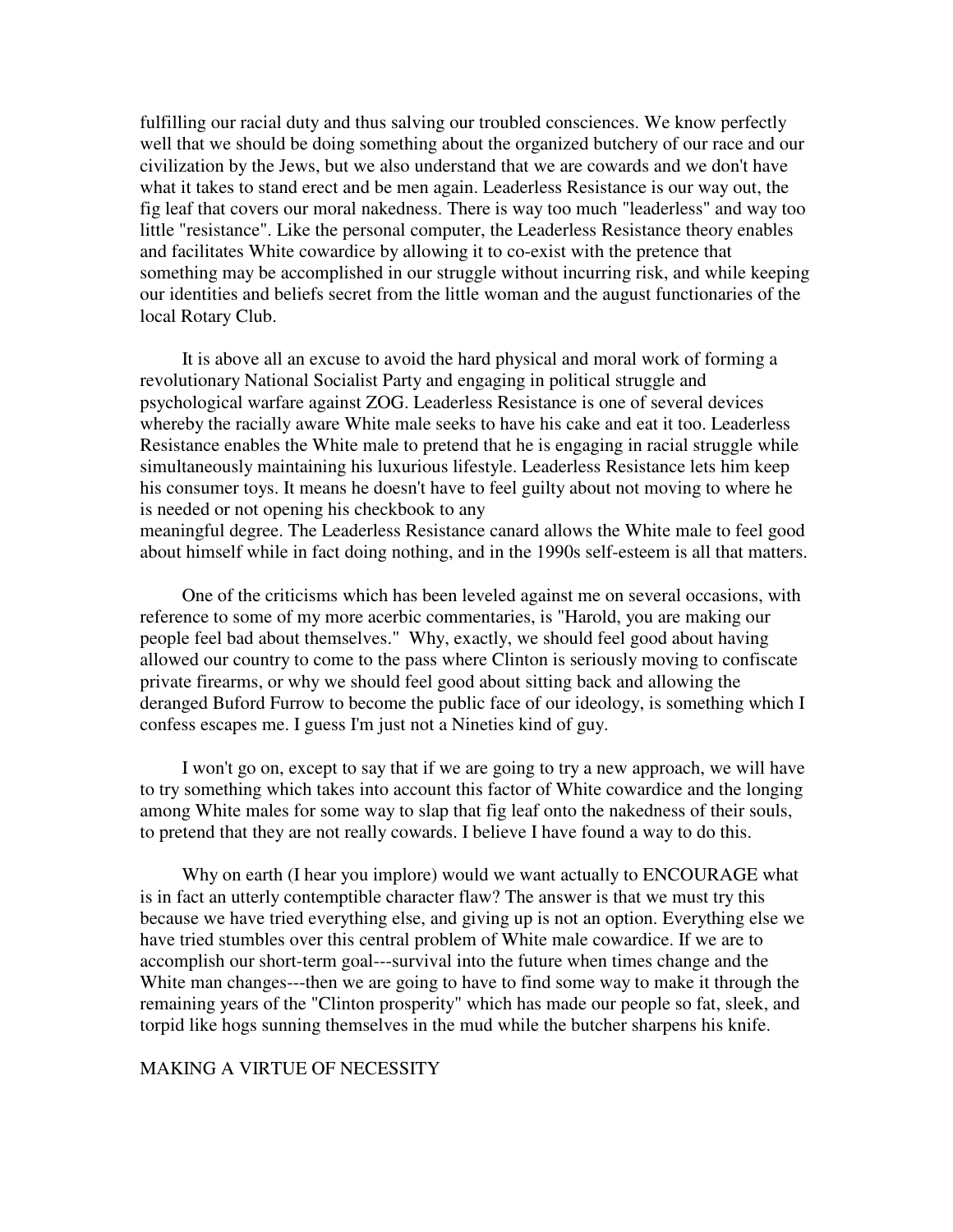We are not going to form a proper Party on the one hand, and on the other hand leaving it all to individual initiative under Leaderless Resistance doesn't work. Okay, that's our starting point. Let's try to strike some kind of medium balance which will take into account our various weaknesses while offering at least some chance that we will be able to get some mileage out of the people we've got---enough to survive into the 21st century until times change and a new generation appears. Kind of like replacing a junkedout, broken down automobile's piston with a ball point pen in hope that the damned thing will roll a few more miles down the road until one can get to a gas station with a mechanic.

 What are the White male weaknesses we must take into account? A) Pathological physical cowardice, including panic to the point of involuntary diarrhea at the prospect of even an e-mail address somehow leaking out; B) Stark terror at the idea of friends, coworkers, or anyone else discovering the fact that we harbor dissident racial thoughts in our mind; C) Sluggish, torpid laziness which precludes much of anything in the way of actual physical activity, including unwillingness to drive long distances when one can sit behind a computer with a cold brewski in the pale, flabby paw; and D) A passionate reluctance to open one's checkbook to any degree approaching one's actual resources, hence denying any new effort any chance of any kind of serious funding until such time as we can somehow get a 10 X 1000 plan going.

 On the positive side, what have we got? Well, there are a few positive aspects to this mess, believe it or not. Not many, but enough to be getting on with.

 To begin with, the fact is that for all your faults (collective, generic you, no individuals meant, usual disclaimers, etc.), you are still here. That indicates that at least some rudimentary racial conscience still exists in our Movement. It is a low, glowing ember, but it can still be fanned into a flame if handled carefully.

 One of the reasons I can speak so candidly to you in a commentary like this is that most of you have made it this far, and most of you know damned well that I'm right. It's not as if I am telling you anything about our Movement you don't already know. That is an advantage; with a list this stripped-down I can afford an essential honesty I couldn't if this were a typical right-wing sucker list. I don't have to bullshit you, and that's a tremendous advantage, when you think about it.

 Secondly, most of you are good for at least the odd \$10 or \$20 conscience donation, so any new effort will not be totally without funds. This is good, since I myself couldn't finance a single mailing right now. Our new approach is possible because it can be done on the cheap and makes no uncomfortable demands on you, at least not for the moment.

 Third, we do have those lovely computers. (Or we will when mine gets out of the repair shop and I can get the local phone company to wander out here and activate my phone line.) Properly used, the Internet is a weapon of immense potential. For the first time, we have something approaching parity with the enemy media. Again let me emphasize that one proviso, when properly used. Thus far we rate only a C-plus at best,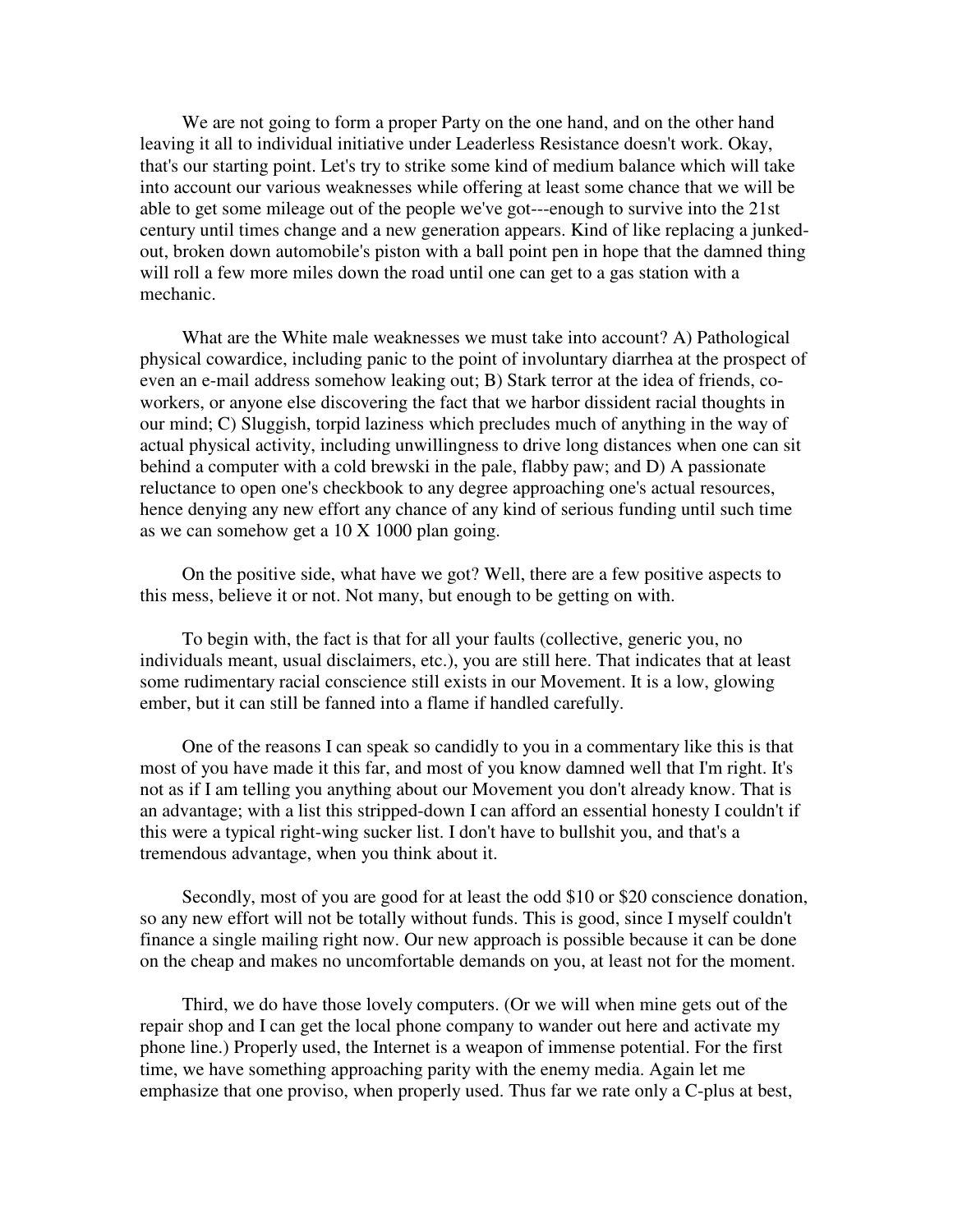I'd say, on the way we have used the Net. We've got some damned fine web sites out there but we have allowed the potentially unlimited resource of Usenet to degenerate into a lunatic asylum, and we have also come to regard the Internet as an end rather than a means and used it to facilitate and prop up our own weaknesses. That has to change. But we DO HAVE A WEAPON, an equalizer that can compensate for our weakness, if we can find a way to use it effectively.

 Finally, we have the advantage that we happen to be right and our enemies happen to be viciously and evilly wrong. Always remember that for all our failure and weakness and incompetence, we are the guys in the white hats. Being right is not necessary for political victory, but it doesn't hurt. Our people are still capable of sensing, instinctively, that when all is said and done we are right. That may make a difference at some point down the road.

#### THE NATIONAL SOCIALIST BROTHERHOOD

 What I am proposing is that the remnants of the movement of George Lincoln Rockwell form a secret society of National Socialists, operating in cellular form, for the purpose of securing the existence of our people and a future for White children. This society will be referred to as the NATIONAL SOCIALIST BROTHERHOOD.

 There will be no organizational structure beyond the single cell, no leaders or officers beyond individual cell leaders, and each cell will operate independently of the others. There will be formal membership in the Brotherhood, which will be conferred through the swearing of an oath to Adolf Hitler in the presence of at least one other member, in suitably dignified and atmospheric surroundings as available.

 Each cell will divide itself when it reaches six members into two separate cells of three each and continue on its way. The cells will have virtually nothing in the way of formal instructions or orders, except that they shall do whatever lies in their power to undermine and subvert and hamper the present Judaic world order and to bring about its destruction, to be replaced by a true National Socialist New Order.

 The actual canon of the NSB shall consist of only two documents. The first will be a four-page set of instructions, including the Oath, easily photocopied and passed on from cell to cell. The second document will be The Book, an untitled manuscript document which contains an explanation of the nature of the society in which we live, the way in which it functions, the National Socialist solution to our problems, and how we will bring about change. This book will be somewhat longer but also may be copied and distributed to individuals and to cells. When someone has sworn the Oath and read the book, they will then be a member of the National Socialist Brotherhood.

 What he or she does from that point on is entirely up to them. Most, of course, will continue to do nothing while salving their consciences with the idea that they are now Secret Agent U-31 behind enemy lines and therefore have an excuse for "keeping a low profile" in order to accomplish whatever fantasized "secret missions" they erect in their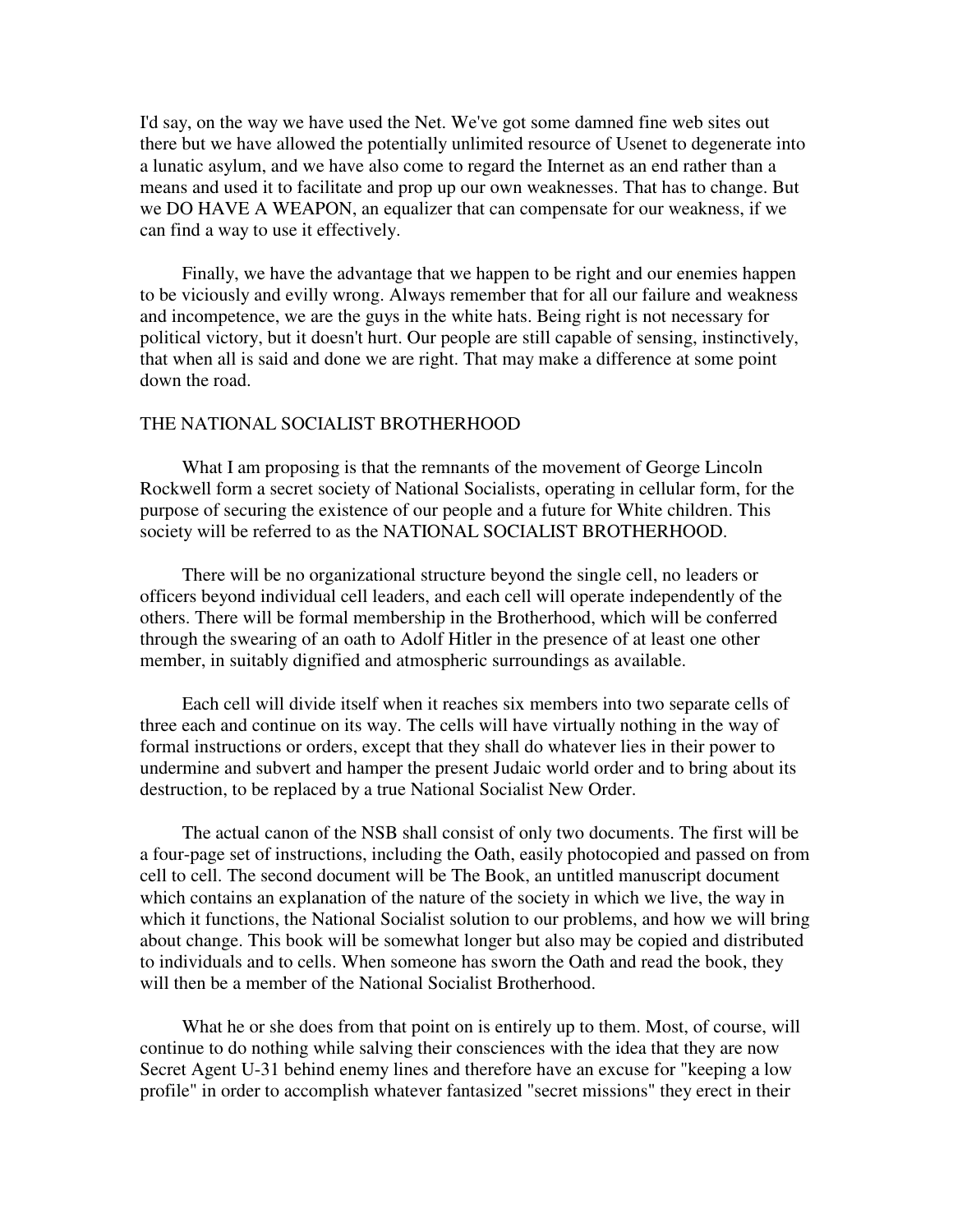minds. However, what we hope is that at least a few people will take the NSB idea sufficiently seriously actually to form genuine secret National Socialist cells and engage in various acts of psychological warfare, subversion, and propaganda, thus insuring that the National Socialist ideal survives until times change and we can operate openly.

 You see the advantages here? One of the things that has become clear to me over the past year is that insofar as our Movement people will respond to anything at all---and that isn't very far---they want some kind of structure upon which to base their consciencesalving fantasy. Left on their own, lacking any mysterious and all-powerful "national headquarters" or Fearless Leader figure, they try to put together their own nameless little "cells" and invent a structure, at least sufficient to convince themselves that they are doing something.

 This phenomenon was observable in the still almost insatiable demand for NSWPP Party Manuals, in many cases by people who had no association with the Party and had no intention of doing anything that the Manual directed them to do. What they wanted the Manuals for was as a substitute for a membership card, to convince their small circle of racial friends and themselves that they were doing something and involved in the solution, without incurring any risk such as would have been involved in actually trying to follow the Manual. The NSB, the Oath, the instructions and The Book will serve this purpose. In nine cases out of ten, they will be hidden away in a drawer or some secret repository of racial material and only brought out as aids for emotional and political masturbation. In that tenth case, someone will actually take it seriously, form a proper underground cell, and engage in guerilla-style NS activity. We hope.

 The NSB idea will, I believe, prove immensely popular, because it relieves the closet Nazi and racist couch potato of all those annoying aspects of an actual Party which inflict emotional distress and make him feel bad about himself. There will be no demand that he stand erect and do anything which might lead to the neighbors or his employer finding out he thinks unauthorized thoughts. There will be no demands that he give up anything in his precious personal life, no constant urging for him to relocate to where his race needs him to be; he can remain in his favorite soft armchair and the big screen TV can remain plugged in while Secret Agent U-31 lurks behind enemy lines.

 Above all, there will be no nagging, disturbing demands that he open his checkbook and give up precious dollars that would be so much better spent on beer or cigarettes or payments on a late model car for the little woman. In fact, the little woman need never know; keeping his secret identity as Agent U-31 from her will be a large part of the thrill.

#### THE SECRET LIFE OF GRUPPENFÜHRER MITTY?

 Understandably, some of you are by now questioning the point in creating such a pallid collection of Nazi Walter Mitties. But remember, only nine cases out of ten will be Walter Mitties. We hope. Always remember our present goal: to survive into the 21st century until times change.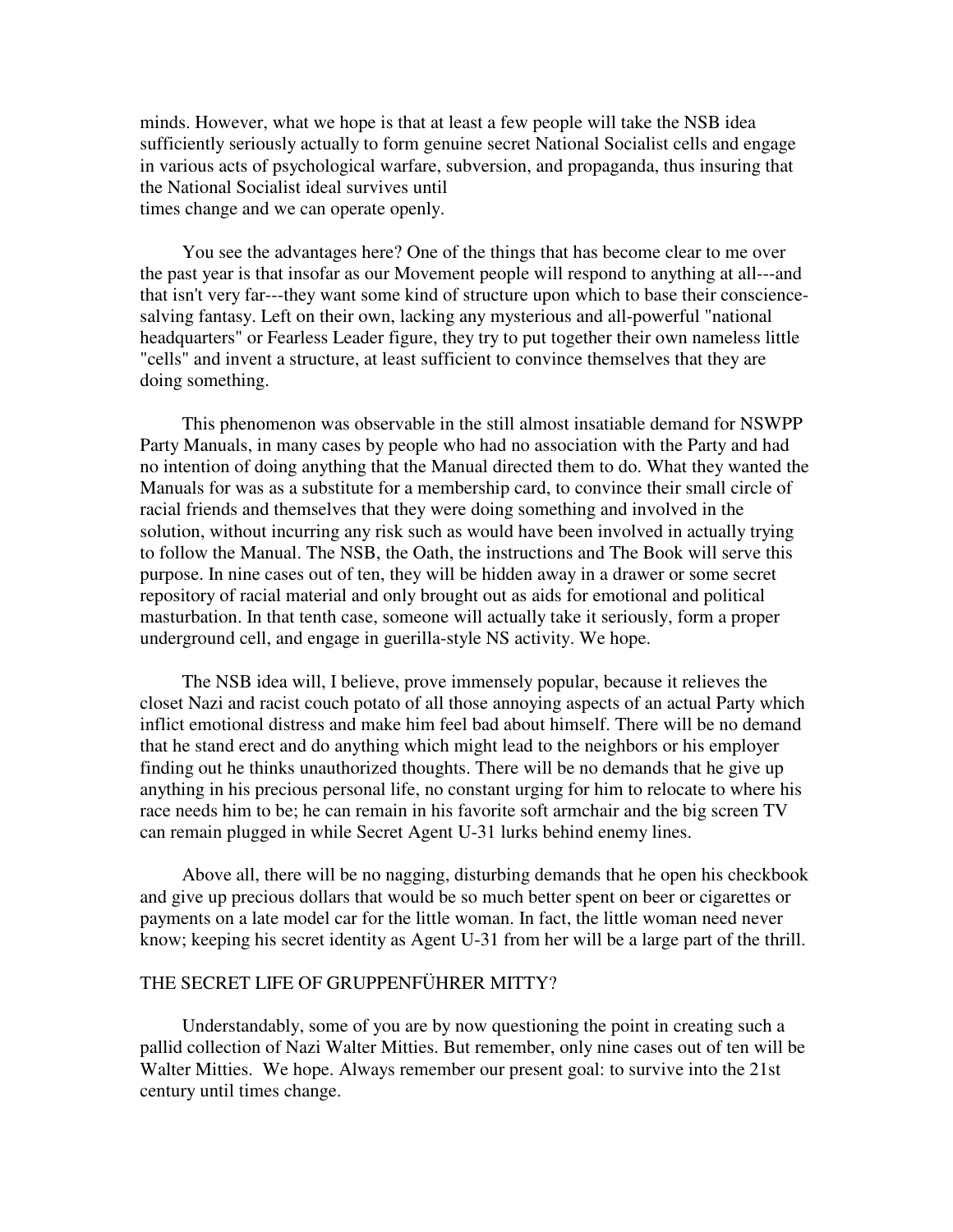Let me be brutally frank: this is a life raft. It may leak, but it's all we've got. The object of the NSB is to keep the last glowing embers of the fire lit by Lincoln Rockwell in 1958 from blinking out. Because if we don't do something, in a few more years it's all going to be gone. Rick Cooper and I are the last ones who can remember the sun coming up over Wilson Boulevard in that little literature room wherein nestled the hope of an entire race. The flame has to be kept flickering until we get some more fuel and oxygen and heat to feed it.

Has anyone got any better ideas?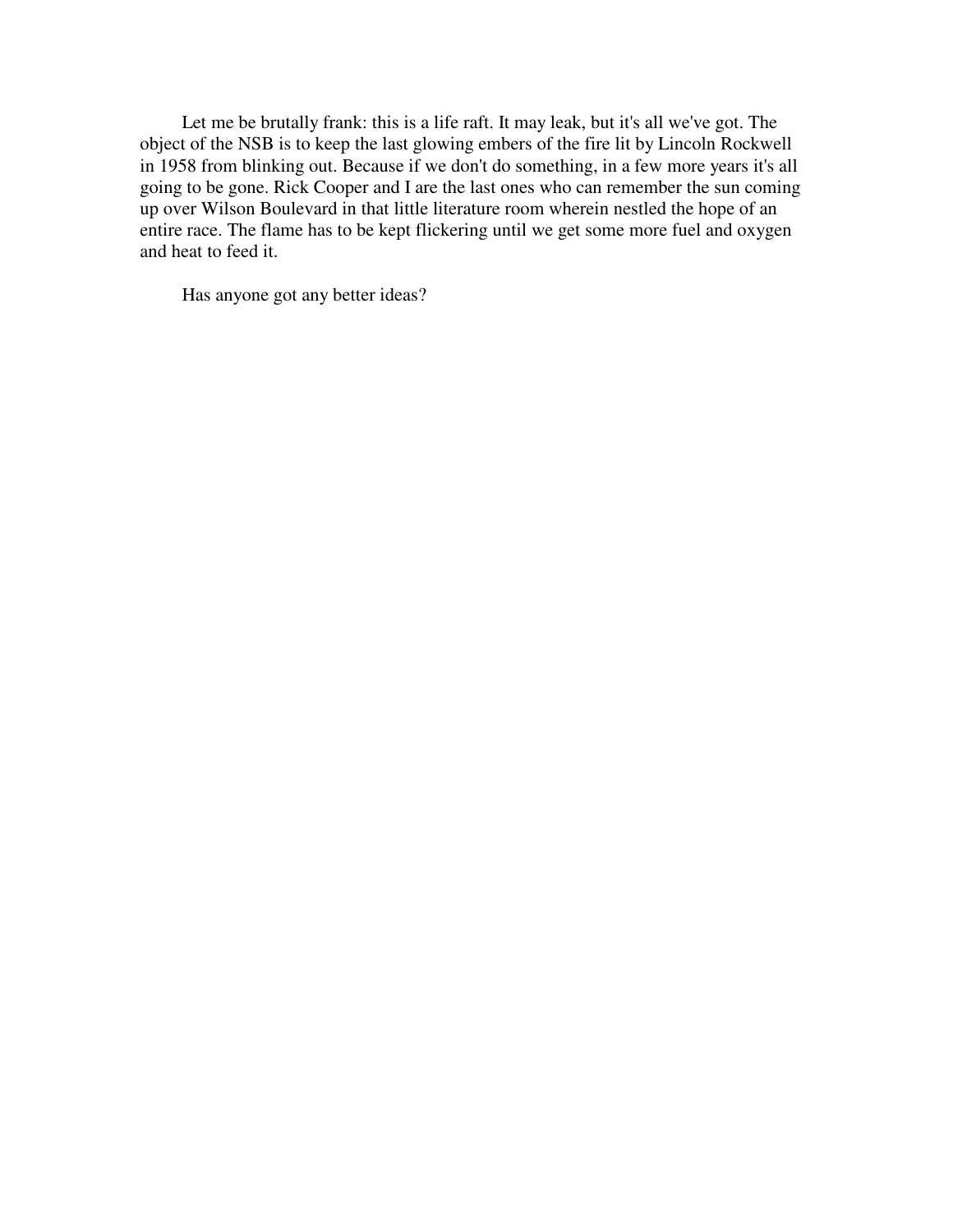### THE BOOK OF THE NATIONAL SOCIALIST BROTHERHOOD

### **I. RACE**

 Race is the most important fact of human existence. Every human achievement, every human idea, every human act, is somehow related to race, because every act or creation is the product of the racial personality of the human producer of that act or creation.

 Race is THE North American issue. It always has been, ever since one of Columbus's sailors shot the first Indian with a crude matchlock musket back in 1492. Every problem which America faces today, every crisis of the economy or of the spirit, is in some form or another eventually traceable back to the problem of race.

 Commander George Lincoln Rockwell was once asked to define the difference between a National Socialist and a conservative. The Commander replied, "*A National Socialist is someone who wants to save his race. A conservative is someone who wants to save his money.*" National Socialists are not concerned with saving anyone's money. We are concerned with saving Western civilization by preserving and improving the White, Aryan people who created it. The goal of National Socialism may be summed up in the immortal Fourteen Words of David Lane: "*We must secure the existence of our people and a future for White children.*"

 The central concept of the entire National Socialist philosophy is race. National Socialism has been equated with Fascism; it is not, for while Fascism sees the state as the ultimate entity and arbiter in all human endeavor, National Socialism holds that the ultimate key to every aspect of mankind and his life is race.

 Every civilization, every culture, every historical achievement is the product of the racial personality of those who created that civilization. Destroy a race and not only living beings are destroyed, but an immense hole is ripped in the entire fabric of this planet's existence. Destroy the most intelligent and creative and dynamic race of all mankind, the Aryan, and damage has been inflicted a damage on the human species which can never be recovered or repaired.

 The racial issue can be boiled down to one very simple question: who does the world belong to? More immediately, who does the continent of North America belong to? Does it belong to the Aryan peoples of Europe who settled this land after braving a perilous ocea voyage to reach it, tilled its soil and grew crops, built homes and communities here, created its legal and social and political institutions, created everything we recognize today as America? Or does it belong to the various black and brown races of the Third World, who have contributed nothing except sporadic physical labor? Whose sole claim to it is the mere fact that they happen to be here, and who have caused immense damage to North America through their anti-social behavior?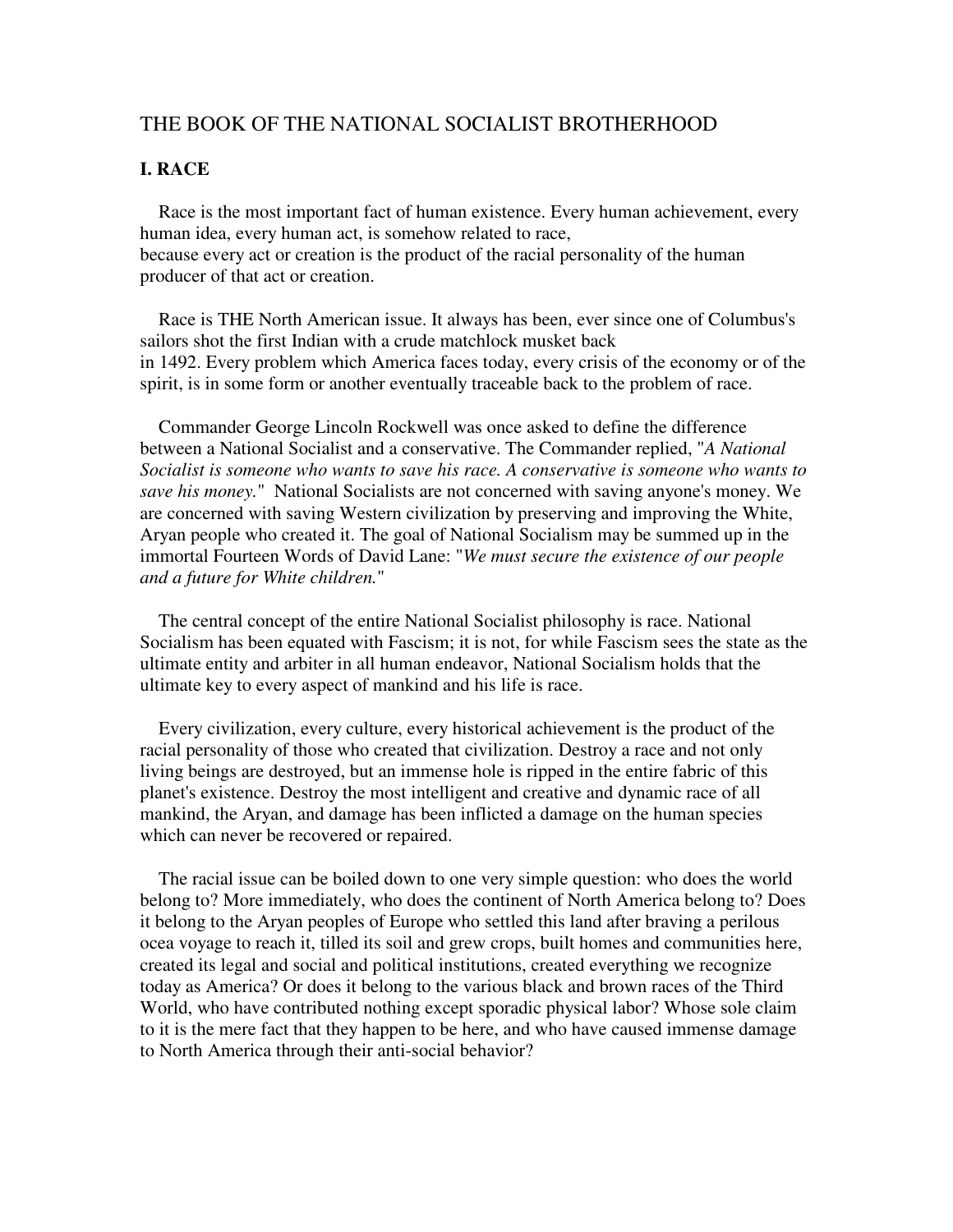The idea that we are supposed to share this land in some kind of grotesque, squalid multi-racial Babylon is simply stupid. The mud races have done nothing to earn citizenship or rights of residence here which is in any way compensatory for the immense damage they have caused. The black man in particular has contributed very little to America except physical labor. His contribution is on a level with that of the horse, valuable to be sure in a limited way, but like the horse, the black man is now obsolete and has been since the development of agricultural machinery and the internal combustion engine. There is no moral or economic or social justification for keeping the black man around any longer, and many pressing reasons for his removal. The same goes for the masses of Third World immigrants. They are contributing nothing at all that we really need, except cheap labor for multinational corporations which keeps White wages low.

 History demonstrates quite clearly that multi-racial empires do not prosper, and in the long run do not survive. Every society which has ever attempted the multi-racial, or even multi-ethnic experiment has failed miserably, from ancient Rome down through the Hapsburg monarchy of Austria-Hungary, to the Soviet Union and Yugoslavia of today. Ame rica will not survive the curse of multi-racialism any more than those other societies did. There is no magical law of the universe exempting North America from the basic principles of human biopolitics. One of those basic principles is that racial purity strengthens a society; whereas diversity weakens and eventually destroys it. Look at the few remaining stable and prosperous countries that exist today: Japan, Switzerland, Sweden, Taiwan, Korea. All of them are racially homogenous, not "diverse".

 No nation is born "diverse". Diversity is indeed the antithesis of nationhood. Nations arise in large part from their very racial, religious, and cultural unity and uniqueness. "Diversity" is an unnatural as well as an unhealthy condition that can only afflict states in national decline. The multi-cultural, and especially the multi-racial state, carries in its makeup the seeds of certain national destruction. All multi-cultural nations must by definition be in a state of political, moral, economic and social decay. Greed and corruption invariably characterize the government of the mutli-racial state, coupled with oppressive measures directed against its citizens. Lies and deceit are the stock in trade of multi-cultural media, politicians and educational institutions. Democracy, a flawed system to begin with, is perverted into an instrument of disastrous cultural and biological leveling. From democracy steps forth the cruelest of tyrants.

 In modern times "diversity" is instituted from the top down as an elitist ruling-class tool used to play one or more racial or ethnic groups against another. The ensuing cultural melee serves the political designs, economic goals and power needs of elitist rulers and their sponsors while destroying everything worthwhile in the affected society.

 In the twenty-first century, multi-culturalism is being used as a hammer to forge an artificially created, unintelligent, compliant brown-skinned people who will compose the obedient states of the New World Order. As a weapon of post-modern political warfare, multiculturalism has few equals, which explains its use currently against all of western Europe, the United States, Canada, Australia, and New Zealand. Deliberate fragmentation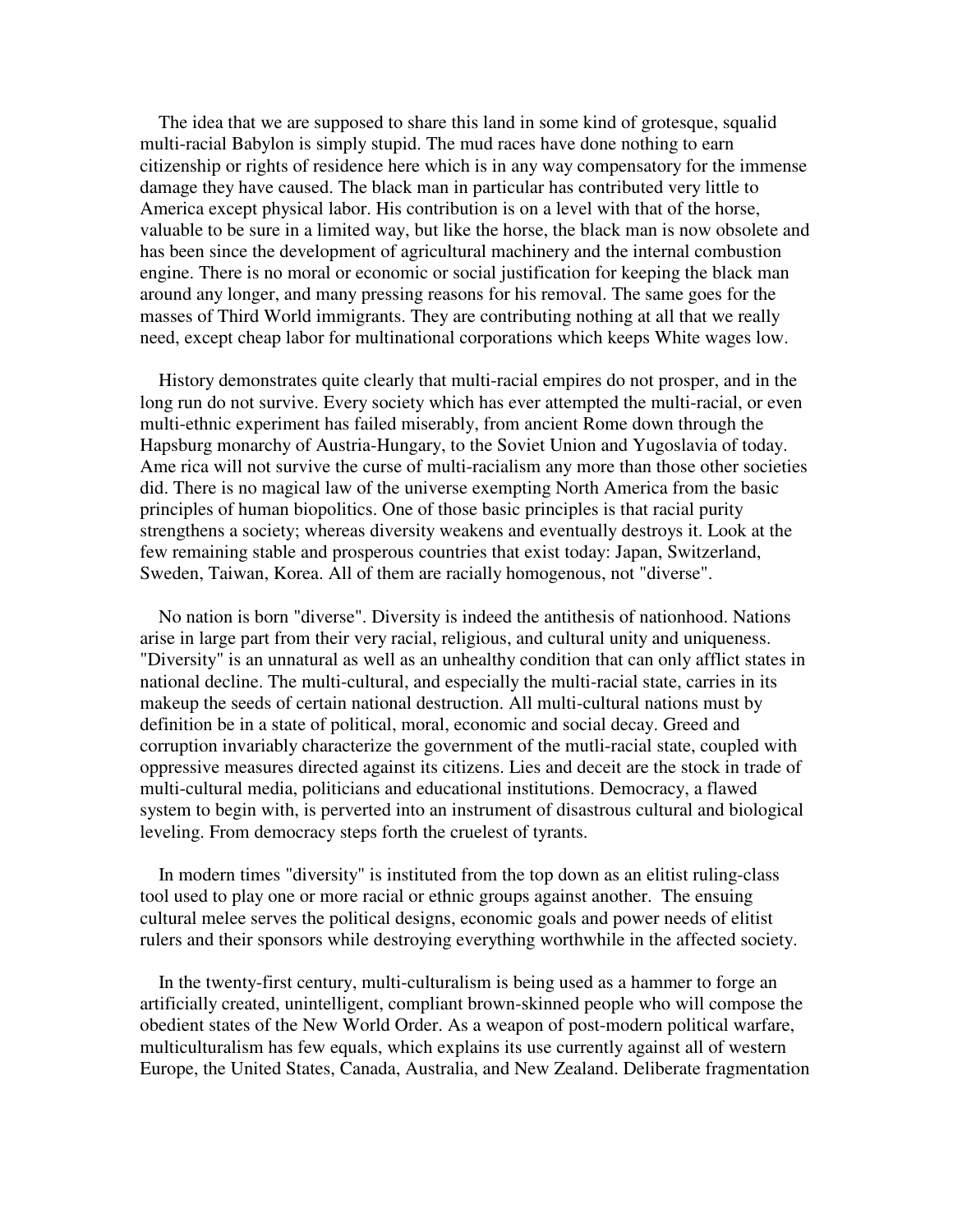of these nations into politically disharmonious units, and the resultant loss of national identity and purpose, are requirements of the New World Order.

 Who will compose that New World Order? An Anglo-Zionist ruling class, extensively Jewish and discreetly homosexual, consisting of an economic hierarchy of wealth that replaces the natural hierarchy of talent, courage, and virtue. A force that views countries and the people who live in them first as economic targets to be exploited, and second as military targets to be destroyed and gutted of assets if they resist.

 The mere fact that the black and brown races happen to be in North America, through whatever accident of history or violation of immigration law that came about, does not give them the right to a free ride on the White man's back for their entire lives. Yet this is, essentially, the demand of the multi-cultural idea, that people with dark skins be given goods, services, benefits, and advantages which they have not only done nothing to earn, but which they do not know how to use properly and will only destroy and contaminate. The leveling in a multi-cultural, "diverse" society is NEVER upward, always DOWNWARD as far as the White man is concerned. Racial integration is like mixing horse manure and ice cream---it does improve the manure somewhat, but it doesn't do much for the ice cream.

We have been taught by our lords and masters to view "racism" as evil and wrong. It is not. Racism is in fact the purest expression of patriotism. We live today in a world where old ideas of geopolitics are being replaced by biopolitics. Racism is right because racism is the will of nature. Racists are doing the work of nature. They are aiding nature by helping to protect the most important of Nature's creations: the different races that nature has evolved over many millennia. Racism is nature's way of trying to protect her own creations. Thus racism aids and encourages further evolution-- that is, it aids the development of the separate races which exist. The truth about so-called anti-racism is that it is unnatural, unhealthy and dangerous. Anti-racism actively encourages the destruction of nature; it is anti-evolutionary. The society that is based upon such stupid ideas is an unnatural, unhealthy society doomed sooner or later to be destroyed, because such a society will destroy nature herself. We human beings are nature made manifest, and we are subject to her laws just as much as are other forms of life. If we forget this truth and continue with our race-mixing, we shall perish.

 In the real world of nature, what is important is RACE. We as individuals are only a part of our race, a nexus, a connection between its past and its future. The sole purpose of our lives is to defend and aid our race, to increase its chances of survival and to help its evolution. In the real world, the different races of our human species clearly exist, with these races having different characters and different cultures. In the same way, in the real world of Nature, different breeds of birds and dogs and other living things exist, with different characters or natures.

 In the unreal world of the Jews, what is important is the happiness of the individual. Thus we find laws to keep the individual happy and to stop anyone insulting them or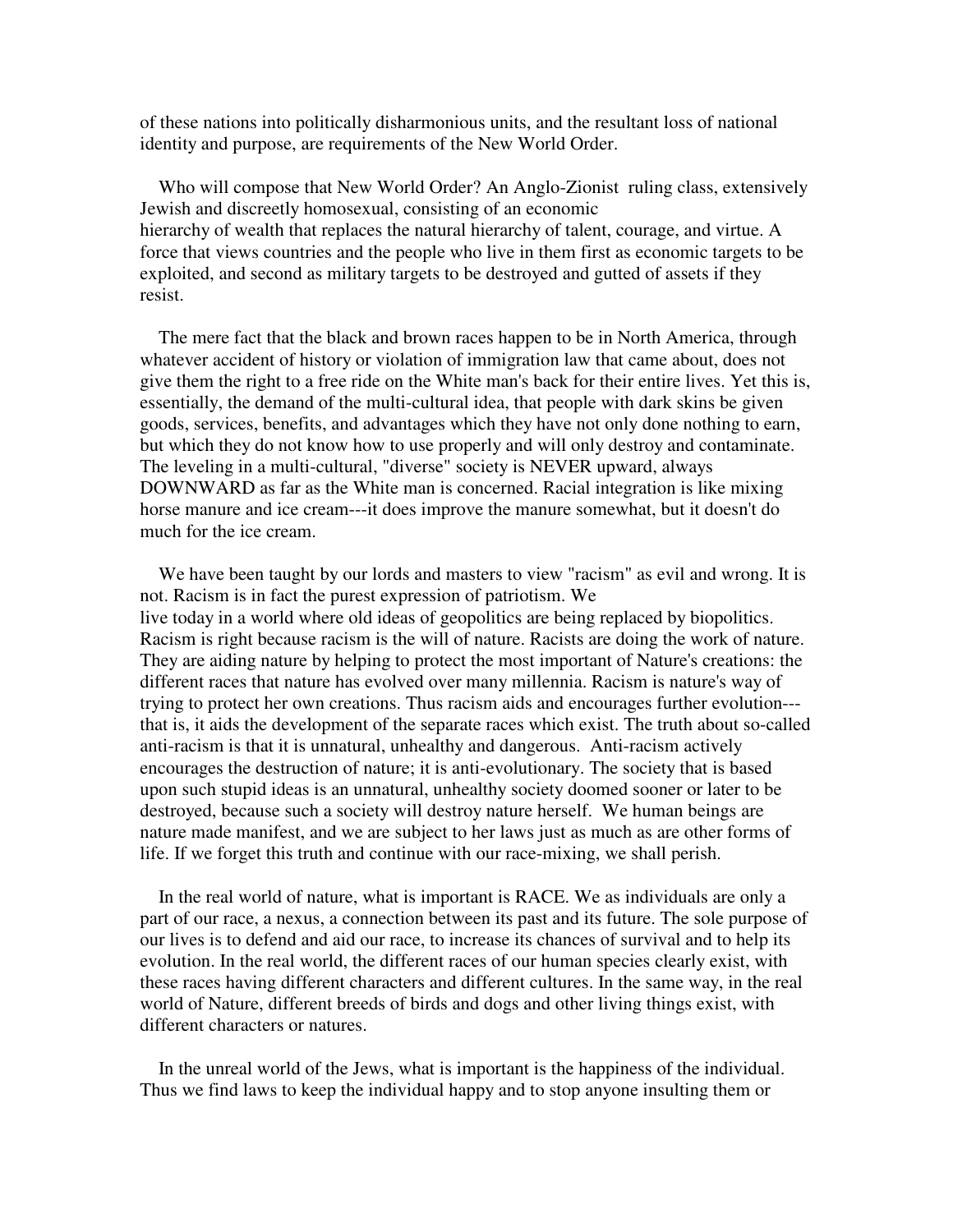offending them or "inciting hatred" against them on account of their race. In the very unreal world of the Zionists and the liberals, it is claimed that human races do not exist-- but quite how we can be accused of inciting hatred against what does not exist, no one bothers to explain.

 In the real world, the natural world, race is more important than our personal happiness or the happiness of any individual. If for the survival and further evolution of race, some individuals must suffer hatred, be offended, or die, then it must be. This is the truth of nature which racism upholds. We must uphold this truth in the face of the unnatural stupidity of others. We must champion the race before the individual. The well being of the race is far more important than the happiness of individuals.

 Our planet that we call Earth is, or rather was, a place where nature tried to maintain a balance. In terms of our own species, the balance of nature is the division of races with each race having its own territory where it can live and flourish. We have profoundly upset the balance of nature with the mixing of races. Racism is the only way to restore the balance of nature and so continue with the separate development of races.

 Anyone who is against racism, for whatever reason and from whatever motive, is an ignorant and criminal person who endangers all life on this planet.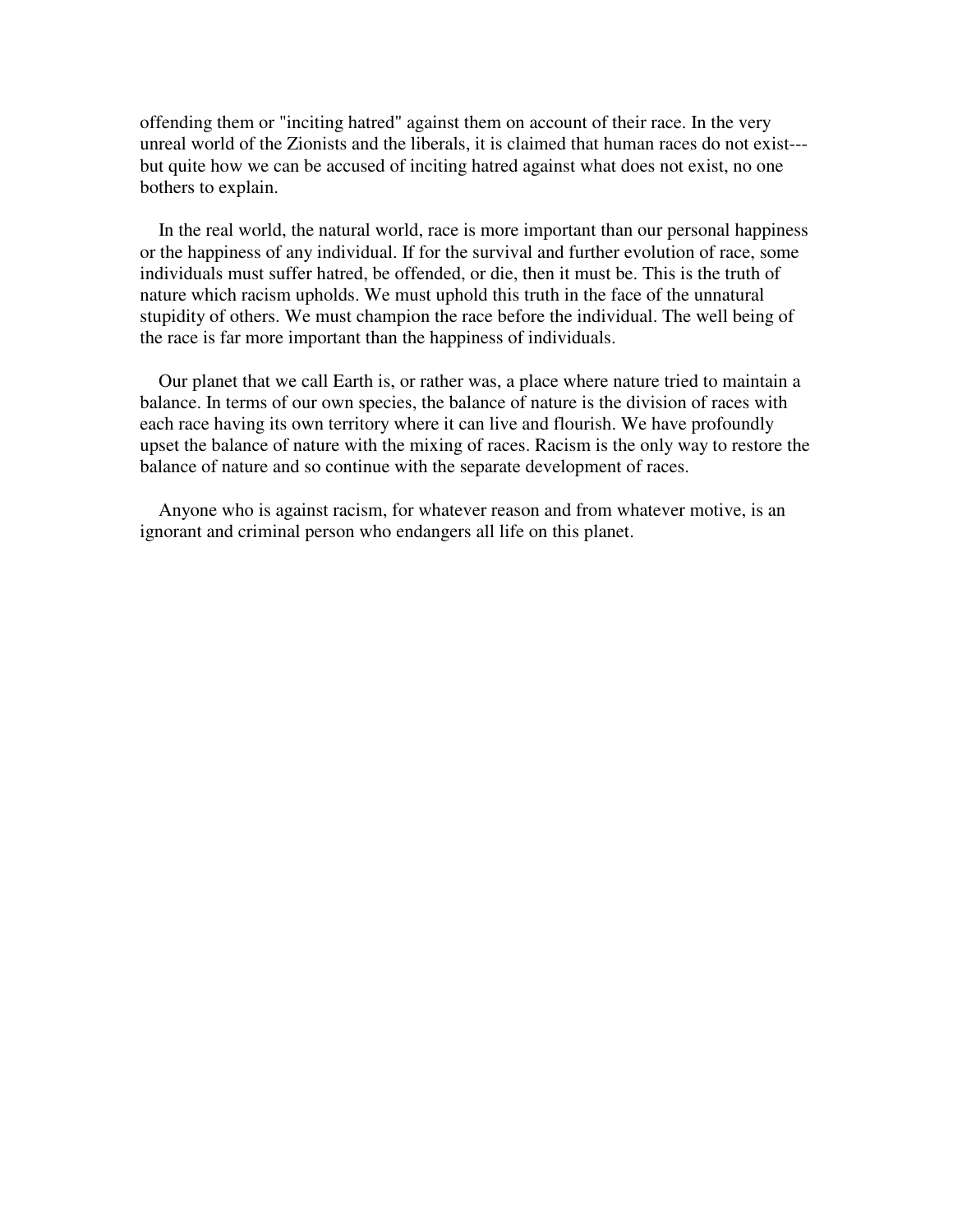# **THE BOOK OF THE NATIONAL SOCIALIST BROTHERHOOD**

## **II. THE CONSPIRACY TO DESTROY THE WHITE RACE**

The primary problem that National Socialism faces today is to change the White man's thinking and help him recover his ancient courage. Aryan man must reinvent and reinvigorate his own racial personality from within. It is the only way we will be saved. We must save ourselves and conquer the enemy within as our top priority. However, our race does have some very dangerous external enemies, and these enemies operate from a position of power without parallel in world history. To be blunt, there is a worldwide conspiracy to kill us all, and it is winning.

At the beginning of the 21st century, there is an establishment agenda that clearly calls for the enforced physical, social, cultural, and biological admixture of White North Americans with the negroid, mongoloid, and mulatto races. The ruling elite intend to achieve racial "harmony" by deliberately altering the racial and ethnic demographics of North America, and eliminating the Caucasian race through interracial marriage, or at least interracial sex, to produce a new, hybridized, raceless, classless brown "American". It is believed by those in power, although probably incorrectly, that this new coffeecolored citizen will be pliable, of limited intelligence, and will function as a perpetual source of cheap labor for international finance capital.

How did all this come about? How does the left-liberal agenda operate in practice? Just saying "it's the damned Jews" may be comforting, but is not a sufficient or entirely accurate explanation. The problem is much more complex than that.

Alternative political people all across the spectrum tend to bandy the term "New World Order" around quite a bit, generally as a designation for the government or the Jews or the Trilaterals or the multinational banks or just "them." The NWO is all these things, but it is much more. The New World Order not just a collection of institutions and people, it is an idea, a genuine (if thoroughly evil) vision of mankind's future. It has also been called the Global Consumer Plantation. Our present ruling elite envisions, and is trying actively to create, a world social and economic order ruled by themselves, commanding a worldwide population of homogenous, coffee-colored industrial serfs bred from the forced admixture of all the present races of the earth. Another way to describe the New World Order would be that it is the final, logical development of capitalism.

For several centuries, first Europe and then the rest of the world have been torn between two conflicting philosophies, both of them Jewish in origin. Capitalism arose from the collapse of the feudal system and the infiltration of Jewish bankers and moneylenders into the European economy during the Renaissance. The more recent Marxism is, of course, named after the rabbi's son Karl Marx, but its tenets are actually of older and of somewhat obscure origin. Marxism as a philosophy might be called the politics of envy, the human desire to take what someone else has, elevated to an ideology. Commander Rockwell referred to Marxism as "the organized revolt of the non-White masses of the world against the White man."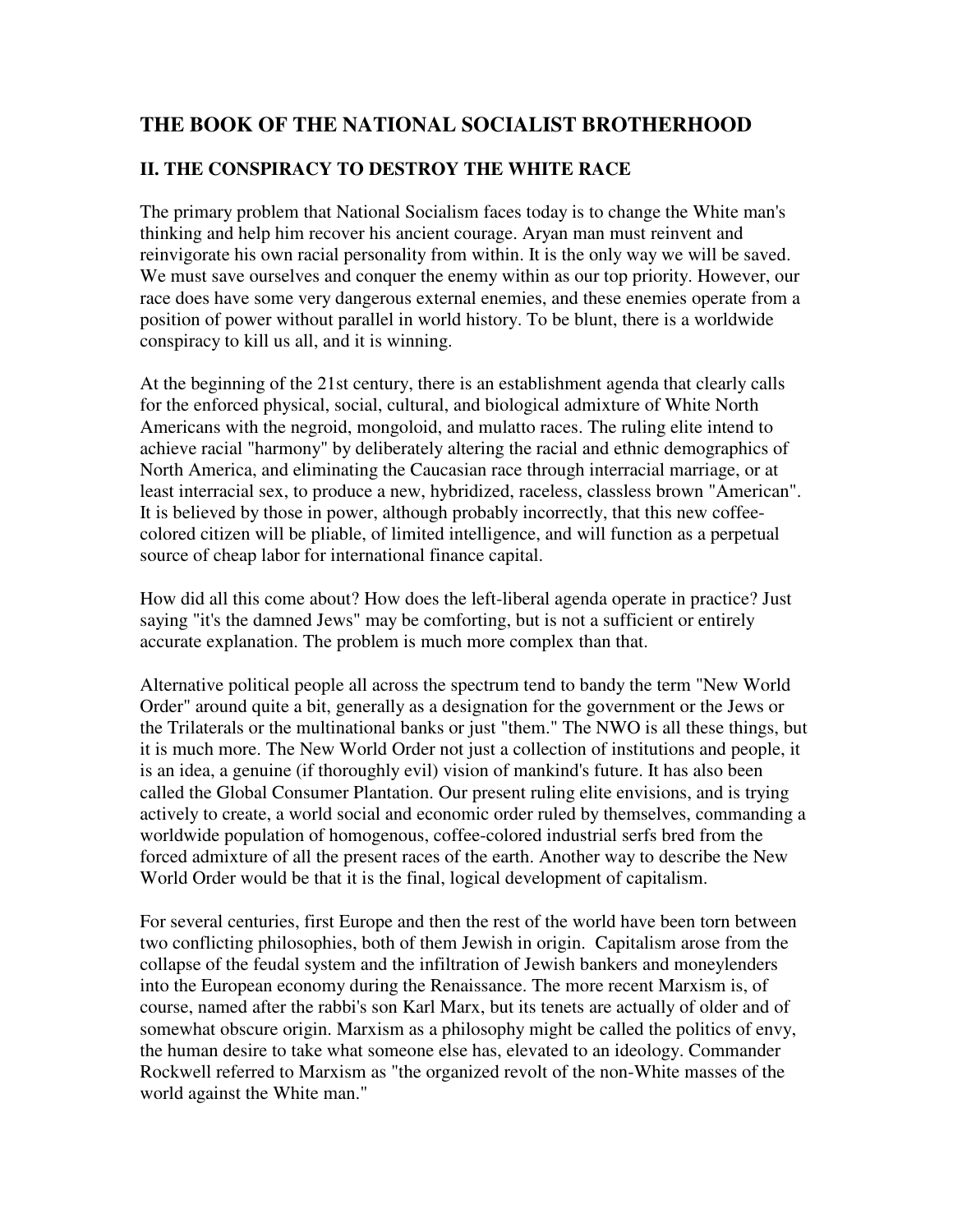Both Marxism and capitalism share the same materialistic, essentially Judaic view of mankind and the human condition. Both consider man to be an ECONOMIC ANIMAL, and see human beings as interchangeable units of economic production and consumption. People are merely components of the great economic machine either of the marketplace or the "dictatorship of the proletariat". People have only material requirements that must be met at a certain minimal level in order to keep them functioning in the economy. People have no spiritual needs or identity, no culture, no race, no religion, no aspirations, no independent thought. They exist solely to be installed like spare parts and worked until they are broken or worn out, when the system then pulls them out, throws them away, and installs a replacement part.

It is essential to understand this view of mankind by both capitalism and Marxism, in which the individual is a soulless, raceless component in a human anthill. This has led to the imposition of the thoroughly bogus idea of racial equality in both capitalist and socialist countries. Both systems are instinctively aware of the fact that their ideology is incorrect, that men are not soulless economic units whose sole purpose in life is to work and to consume and generate profits for the elite. But instead of accepting nature's human creation and changing their ideology (thus giving up their profits and ruling elite status), both Marxism and capitalism seek to change mankind into the coffee-colored, mindless, cultureless mass of docile workers their philosophies envision. This is why both Marxism and capitalism are evil. By seeking to recreate mankind to fit their own ideas of what men and women should be, they are challenging God. Like two demented moral Frankensteins, Marxism and capitalism have both decided they can do a better job than the Creator.

It is now apparent that Marxism per se has lost the contest, at least for the time being. Future economic crises may lead to a revival of traditional Communism. However, capitalism has by now absorbed a number of welfare-statist aspects of Marxism. What we have now as a result, at the beginning of the twenty-first century, is a kind of meld between the two. There are some signs that capitalism is reverting to its older, nineteenthcentury laissez-faire form and by the next century, if unchecked, may have eliminated all of the aspects of Marxism it assimilated during the time of competition. In any case, capitalism is now moving full speed ahead to seize control of the entire planet and its resources, and to create the pliable brown-skinned workforce it requires on the global plantation for the generation of obscene profits, the like of which the world has never seen before. This effort is, of course, spearheaded by the United States, and behind the U.S. the world corporate power structure of international finance.

We see evidence of this in the growing tendency towards military intervention around the world, actually a form of piecemeal conquest. The bombs rain down on any small country that tries to assert its own sovereignty. The blue-helmeted UN troops come to "peacekeep" and somehow they never seem to leave. We see this in the virtual abandonment of any immigration control in North America and throughout Europe. White countries are being flooded with Third World mud and already we can see published references in the controlled media to "eliminating racism by eliminating race," i.e. mass compulsory interbreeding. We see this in the forced unification of Europe; in NAFTA and GATT; in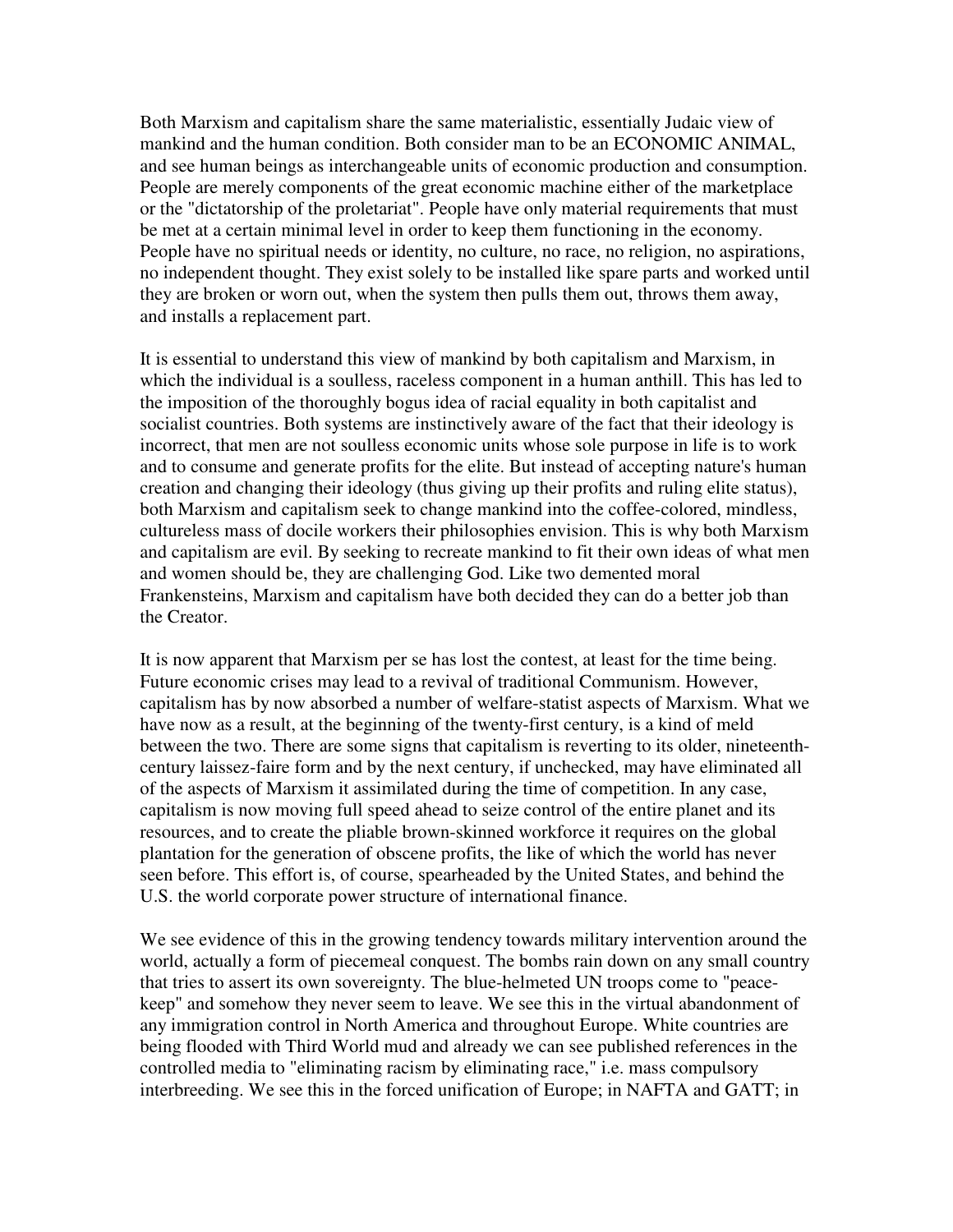the looting of Russia and the Eastern European countries by corporate buccaneers. When the news is studied from this viewpoint, all of a sudden things start making sense.

Is it all a great, huge conspiracy on the part of the Jews or other sinister forces to destroy the White race of people? Yes, and no. It's a good deal more complicated than that. The role of the Jews in all of this should not be ignored and will be dealt with further on, but neither should it be overstated. They are a significant part of the problem, but not the whole problem. The problem essentially lies in the inner spiritual weakness and confusion of White men throughout the world. Once the White man changes his thinking and recovers his ancient courage, our ultimate victory is certain. We are still superior to our enemies, should we ever decide to exert the necessary effort of will to change the situation.

The most dangerous of our enemies are not Jews per se, but a small group of people, mostly men but an increasing number of feminist women as well. Some of these people are Jewish and some are not, but all of them share certain common goals which are antithetical to the survival of our race as well as to basic human decency. These people between them control a collective worldwide reserve of wealth so vast that it is beyond measure and beyond the power of the ordinary man to encompass in his mind. What has happened to America is due to the activities of this kind of people and their predecessors, activities that date certainly from the eighteenth century and possibly earlier.

These activities, both economic and political, involve a wide range of factors. What are these factors and how have they interacted in order to create the atrocious mess we have in the world today? Is there a sinister group of conspirators who periodically meet in secret to plot the destruction of Aryan man? The answer has to be both yes, and no. Many would say that the overlapping Bilderberg group, the Trilaterals, the CFR, the ultra-rich and powerful crowd that gathers at Bohemian Woods and so forth, would fill that bill. It is true that the formulation and the active implementation of violently racially destructive policies against the White peoples of the world are a large part of their agenda.

But they are not the entire agenda. To these incredibly rich and powerful people, the destruction of the White man is a means, not an end.

What groups like the Trilaterals, Bilderbergs, etc. are after is POWER. World power. These men and women want to rule the world, and they have come closer to it than any mere Genghis Khan ever came. They view the destruction of the Aryan race and all other races as a vitally necessary part of their plan, just as they view the destruction of all existing religions as an equally vital part of their scenario. True, there is a good deal of specifically anti-Aryan hatred which has been injected into this witches' brew of madness and arrogant, grasping ambition by the extensive Jewish element within these complex power structures. But this is secondary to the principal goal of amassing control of all wealth and all state power on this planet.

The destruction of race and religion is necessary to the implementation of this cruel and monstrous agenda because these plutocratic capitalists share a vital attribute with the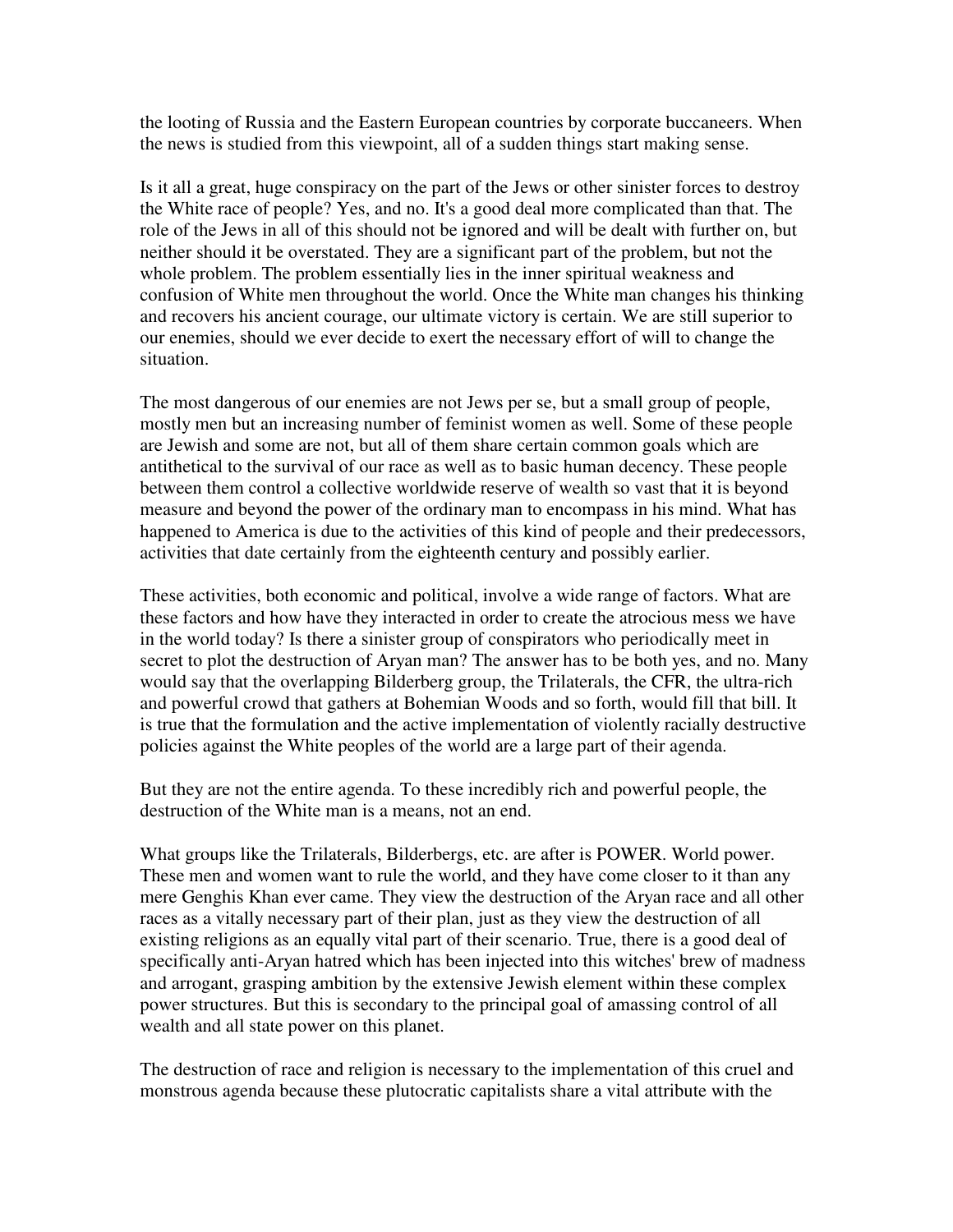Marxists: they view man as an economic animal, as livestock, an organic unit of production and consumption devoid of any separate personality, spiritual elements, or individual rights. Things like race, religion, nationality and ethnicity are wasteful and inefficient, from the viewpoint of the Anglo-Zionist plutocracy. They distract people from their true function in life, which is making mega-profits for huge multinational conglomerates through their labor and through buying products. Therefore, such annoying distractions as race and religion and ethnicity and national borders are to be abolished. It is a plan breathtaking in its unspeakably arrogant disrespect for nature, God, and the human spirit.

Our future has been mapped out for us. The world of the next century is to be transformed into one great, tacky global shopping mall. It is to be ruled by a small financial and technological elite, largely Jewish and homosexual, and populated with masses of raceless, cultureless, pliable brown wage slaves who are born and raised for the sole purpose of labor, and who are slopped like hogs with cheap consumer goods until they become too old to work. Then they will be euthanized so the elite aren't burdened with the expense of their upkeep in old age.

How did such a monstrous conspiracy come about? What are its historical roots? For the sake of brevity and simplicity, we will concentrate on how the conspiracy developed here in this country, in this century. The following summary is very much simplified.

Beginning in the era of Woodrow Wilson, American capitalism and what might be called Eastern Establishment liberalism, which even then was heavily Jewish-influenced, recognized certain common interests and formed an alliance of convenience. That alliance, albeit fraught with friction and factional warfare, continues to this day. This was not a case of the two groups sitting down like Cosa Nostra crime families and dividing up the turf. It was a long and cumulative process that took several decades.

At first this tenuous alliance between Ivy League do-gooders and mega-rich robber barons was less the product of conscious policy than of mutual self-interest leading to the development of certain consistent, interlocking behavior patterns. For example, in the 1920s the capitalists were scared witless of Bolshevik revolution in this country. They found an alliance with Wilsonian liberals (and Cosa Nostra gangsters) to create docile, controllable, mildly socialist but basically harmless labor unions like the AFL and CIO to be the lesser of two evils. Along with this came grudging increases in pay and betterment of working conditions in order to stave off serious trouble on the factory floor. True, in the 1920s and 1930s and even since then, there have been glitches and occasional violent, costly strikes and lockouts. The largely unspoken and unadmitted alliance between intellectual liberalism and international finance capital was not perfect. It never has been. But no serious threat to the Fords and Mellons and Carnegies and Rockefellers has ever developed in this country, and that was the objective of the partnership. Liberalism has reaped a reward of almost unlimited funding, in exchange for confining itself to social engineering and leaving the economic power structure essentially untouched by reform.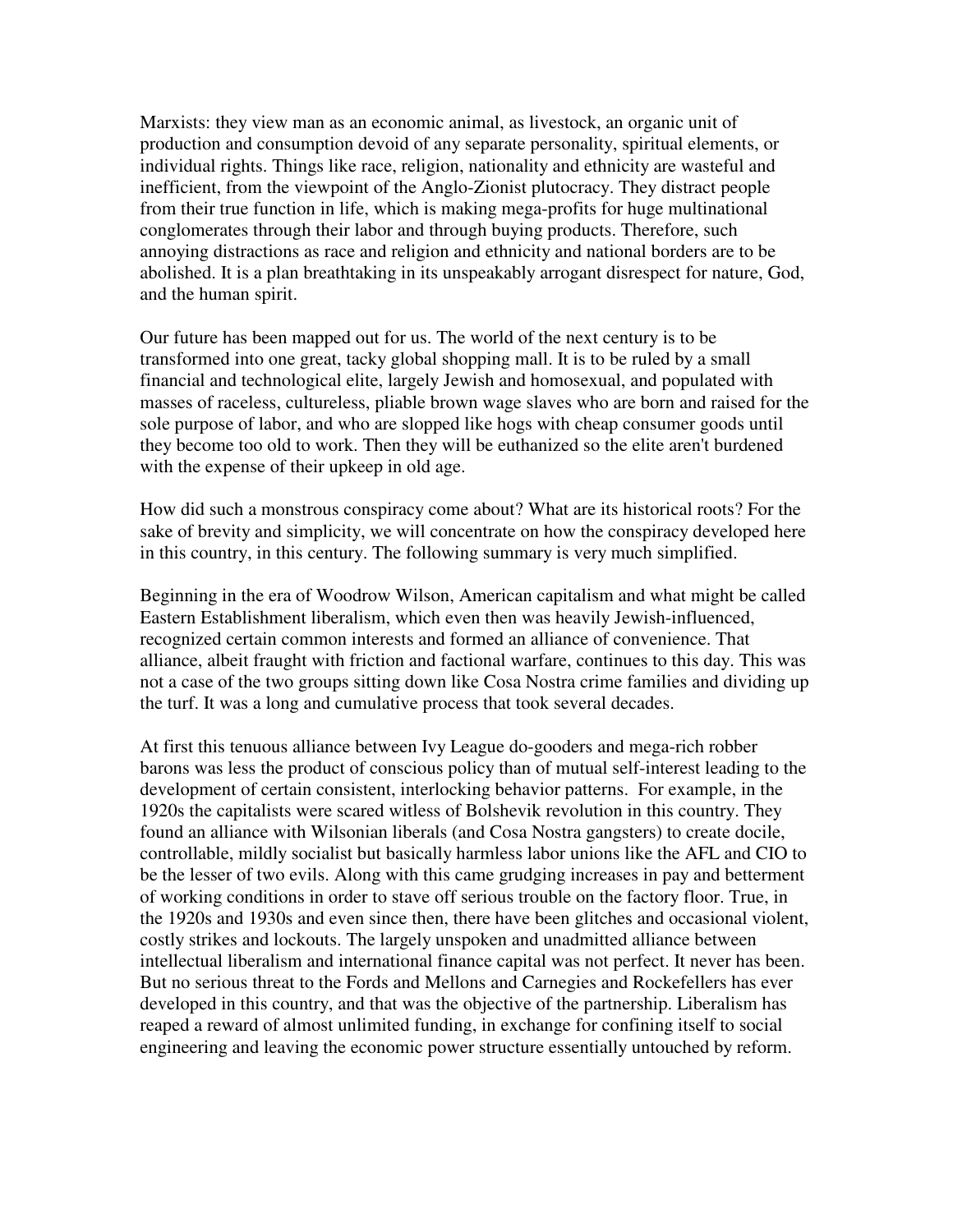Both elements of this monstrous dichotomy were, of course, heavily infiltrated by Jews, and in addition the liberal half was riddled with out-and-out Marxism implanted by the Comintern in Soviet Russia. Yes, this seems contradictory. It WAS contradictory, and that fact did not escape notice at the time. If the rattled Comintern hadn't started preaching "Popular Front" type activity against the rising forces of National Socialism and Fascism, the whole thing might have fallen apart. But in the long run, the self-interest of the rich and powerful is capable of overcoming any contradiction.

The classic example of the way all the various elements overlapped in practice to form one single alloyed Establishment may be seen in the life and career of Soviet spy and convicted perjurer Alger Hiss. The whole unholy hybrid may be summed up in a single word: Rockefeller.

Both capitalism and liberalism made the decision to pursue their twin agendas in tandem: capitalism sought unlimited profit while liberalism sought to implement its social and racial agenda and transform the nature of mankind itself, from human to insectoid. Liberalism was given the green light by capitalism to do this, as well as massive funding through a variety of "philanthropic foundations" and other fronts, on the understanding that there would be no serious assault on the multinationals or interference with profits. It should be understood that capitalism has always possessed the power to crush liberalism at any time, and that capitalism still to this day retains the power to crush liberalism at any time.

The rot began noticeably to set in back in 1933, with the election of Franklin D. Roosevelt and the elevation of his wife Eleanor, an unspeakable lesbian hag, to the position of First Lady. Since that time American society and government have grown into one gigantic cesspool of moral putrefaction, culminating in the revolting political and social perversions of William Jefferson Clinton. White working Americans pay for it all, in cash, in the wasted lives and empty futures our children face, and in the mongrel babies our air-headed Kelly Bundy-type daughters are producing because they have been so cruelly and viciously deceived into betraying their race and their heritage. Neither of the two Roosevelts, ideological partners in crime, were encumbered with a single scruple. Neither of them had any loyalty to America as normal people understand the term, and neither gave a tinker's damn who was hurt in the process of their activities. Since the White majority had the greatest stake in the old Republic, it was the White majority who suffered most when the Republic was corroded and destroyed.

In 1933 the liberal/capitalist combine, the original ZOG, managed to seize state power in a bloodless coup d'etat by electing Roosevelt as president. The Conspiracy has been in power ever since, maintaining control through the Roosevelt-established bureaucracy and the corrupt judicial and legislative branches of government even when "conservative" Republican presidents have been in office. In 1935 Roosevelt's only possible presidential rival, the charismatic populist Senator "Kingfish" Huey Long from Louisiana, was assassinated by a Jewish gunman employed by the Conspiracy. After that it was plain sailing. There would never be another serious electoral challenge to the establishment..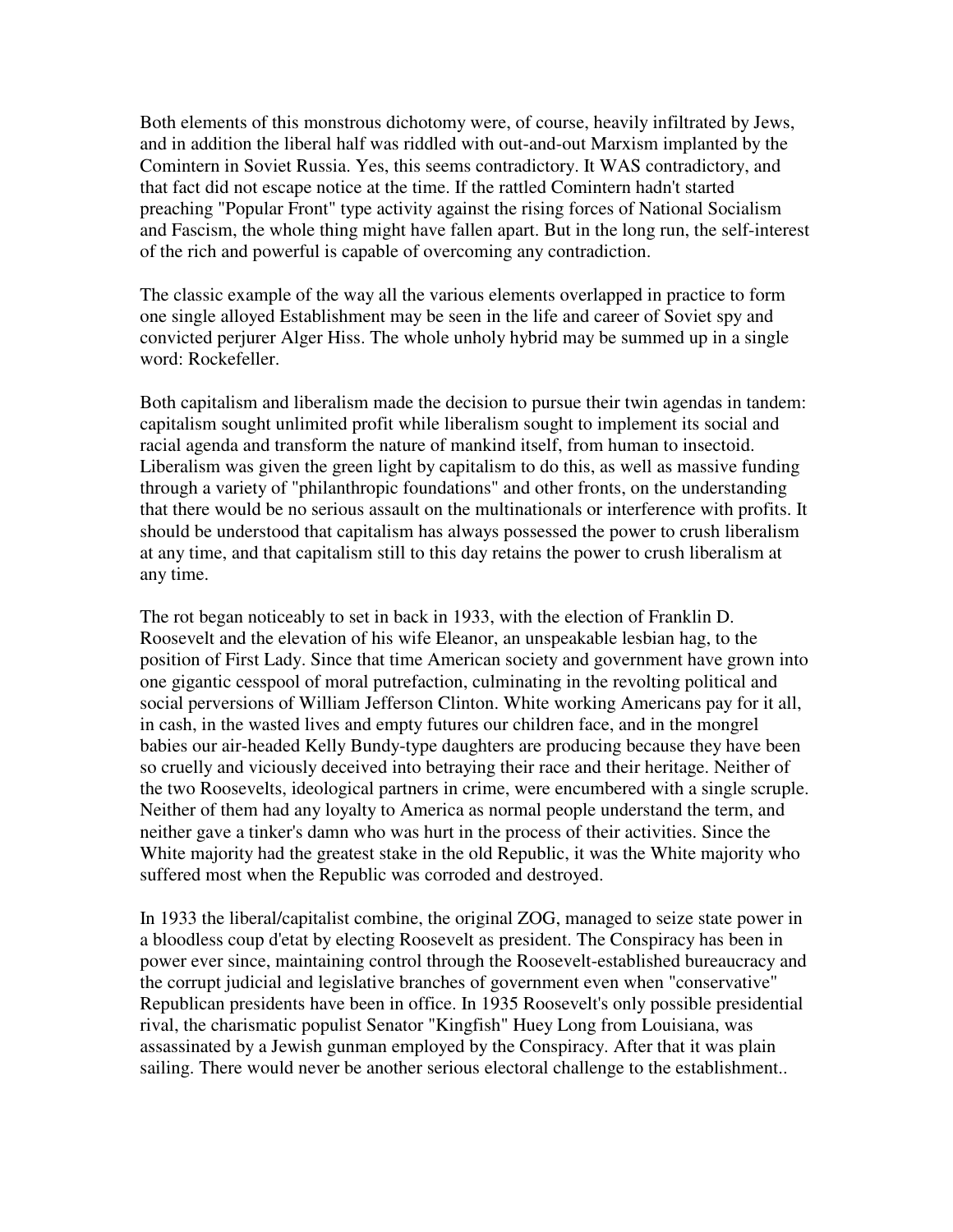During Roosevelt's four terms in office the Conspiracy managed to accomplish almost all of its objectives. They seized control of the national economy and split it into more or less equal shares between the state and the multinationals of the time. They instigated a war which destroyed the two main international stumbling blocks to their ambitions, National Socialist Germany and the Asian empire of Japan. The millions of human beings who died in this war have never troubled their sleep at all. They created the United Nations as the blueprint for the future world government which would take over once all national sovereignty was abolished. The Jews got their "cut" in the form of the land of Palestine, which they wanted to fulfill their messianic racial delusions.

There were two flies in the ointment, one of them widely recognized by historians and one almost unremembered. The first was when Joseph Stalin, unhappy with his slice of the pie, refused to join the Conspiracy and brought the Iron Curtain crashing down after the Second World War. The Cold War caused a delay of almost fifty years in the creation of the New World Order that should have been imposed after 1945, according to the original timetable laid out in the 1930s by the first Roosevelt/Hiss generation of Conspirators. The second, now almost forgotten check occurred earlier, in 1935, when Franklin Roosevelt's attempt permanently to stack the U.S. Supreme Court with liberals by adding ten more justices to be appointed by him was defeated, the last real victory the United States Congress ever won for the American people before it became totally corrupt. If the Conspiracy had managed to pull this off then the Constitution would have been destroyed overnight and some form of overt "social democratic" régime would have been created. (Social Democracy is the European term for the political alliance between liberalism and capitalism.) As things were, the Conspirators were forced slowly, almost imperceptibly to chip away at the Constitution until the 1950s when they finally got their liberal majority on the court.

It is important to remember that our enemy is not a monolith. What we are dealing with is a very loose, very fluid movement with many whirls and eddies and ideological digressions. Down through the years the Conspiracy has gone through a number of metamorphoses. Ingredients like 1960s radicalism, environmentalism, feminism, organized sodomy, an obsessive Zionism in foreign policy which demands complete subservience to Israel, the civil rights industry and the culture of victimhood, all of these and a hundred other variations on the idiotic liberal theme have left their impression. Capitalism's contributions to the ongoing Conspiracy have included several minor wars, unlimited Third World immigration, the "liberation" of millions of women into the workforce to increase the labor pool in order to keep wages down, and other bits and pieces related to the pursuit of unlimited profit.

The Conspiracy is still essentially an alliance between the liberal intelligentsia and the most ruthless elements of plutocracy, each with their respective Jewish cohorts, but it has grown and mutated into bizarre shapes which would probably have even Franklin Roosevelt turning in his grave, although no doubt his wife Eleanor would have approved. Before the Roosevelts the social and racial aspects of the Conspiracy were underground, largely unspoken, and not fully understood or accepted by the people involved. Even the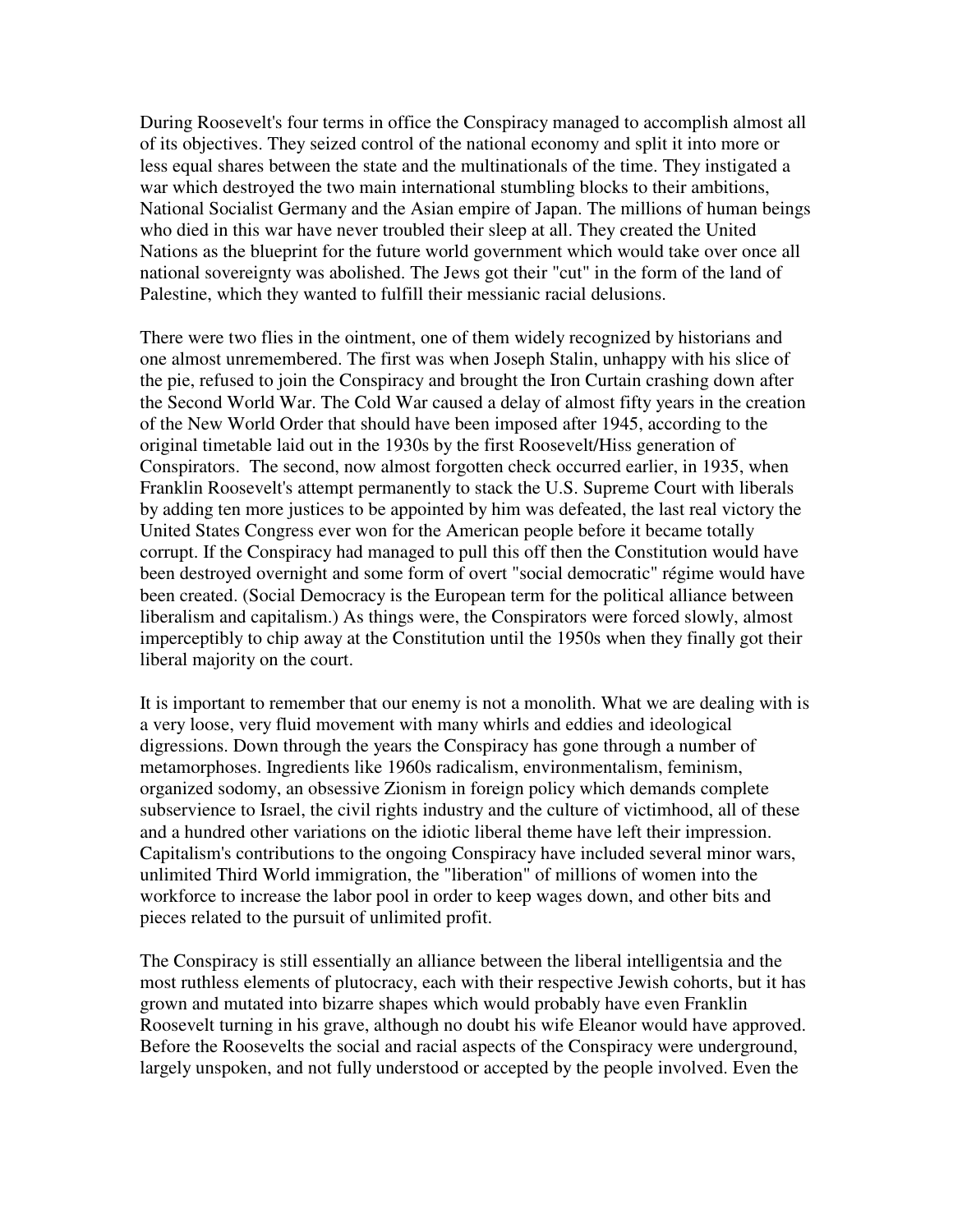most rabid capitalist of the Woodrow Wilson era, for example, would not have suggested such an absurdity as racial equality.

The Conspiracy is not today and never has been one single, unified movement. It is a collection of special interests, belief systems, and trends which have flowed in the same direction like a river but which is comprised of water from a number of tributary streams. In a way this is bad--a single organized tyranny can always be overthrown, eventually. A whole social, historical movement is much harder to divert, halt, and reverse. But it can be done. Don't ever think that it can't be done! These people are not invincible and their victory is not inevitable.

The trouble and expense which the implementation of the great Agenda is causing has begun to outweigh the profits. The whole gargantuan, generation-spanning Grand Plan has stumbled over the one great fact of life in the human experience: the reality of race.

You see, the races of mankind are NOT equal. Blacks are NOT as intelligent or as industrious or as manageable as Whites. This is the reason why service labor in this country is now largely imported from the Third World; blacks simply won't do the work any more. The welfare system has become a drain on the Establishment's wealth which is no longer acceptable, hence the so-called "welfare reform" movement which, stripped of verbiage, is an effort to get blacks back onto the plantation and make them work and produce profits and taxes. It is an attempt that will fail, as has every other attempt over the past four hundred years to make the black man economically viable.

Today the melting pot has become a festering trash heap. We allowed those infamous lines, written by the Jewess Emma Lazarus, about giving us the world's wretched refuse to be written on the Statue of Liberty, and that is what we have gotten, in spades.

Mexicans, Puerto Ricans, Haitians, mestizo Cubans, Hispanics of every stripe, Filipinos, Russian Jews, Chinese, Japanese, Koreans, Cambodians, Laotian Montagnards, Ethiopians, Somalis, Arabs of every Middle Eastern backwater---all are pouring across our borders unchecked and spilling off every airplane that lands and every ship that docks in this country. For all practical purposes, there is no immigration control of any kind in the United States. They are taking our jobs, our hospital beds, our welfare dollars, our medical and social services, our schools, and our daughters. They fill our prisons. They sell drugs to our children. They transmit AIDS and other infectious diseases. They depress wages by supplying an endless source of cheap labor. In many parts of this country they are forcing their native languages on the rest of us rather than learning to speak English as White immigrants did in times past.

The destruction of the family that has been created by forcing White women into the workforce has started to produce unpleasant and unprofitable results in the form of expensive social chaos, and a deterioration in the intelligence and competence of the workforce which is inconsistent with continuing profit. The petty wars of Reagan, Bush, and Clinton have kept the military-industrial complex going and maintained a certain prosperity, but the financial drain caused by our racial and social problems is too great to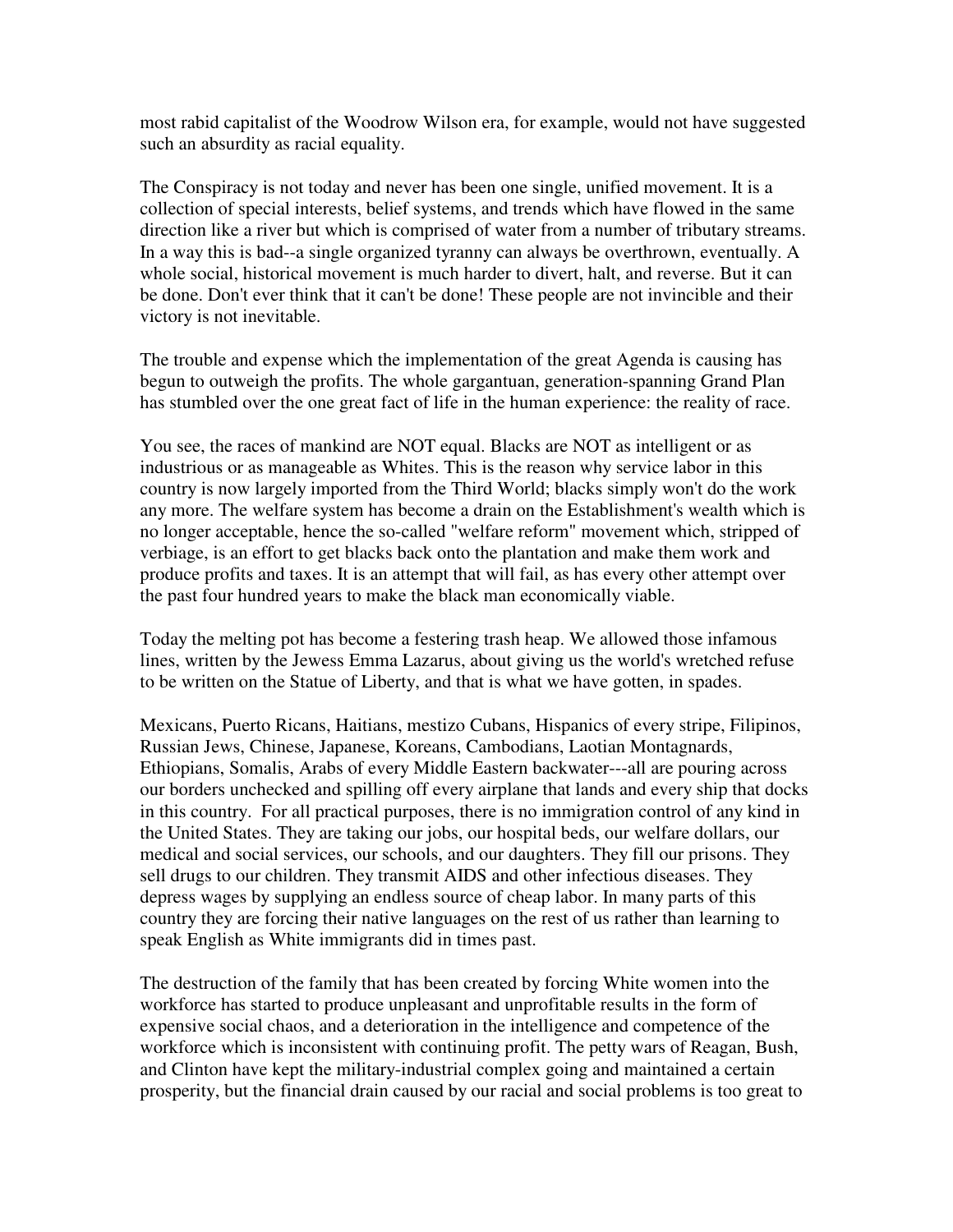be ignored. The judicial and administrative machinery of the Conspiracy against our racial existence is breaking down as the System becomes incompetent and niggerized itself through affirmative action. We have always tended to exaggerate the strength, the competence, and the efficiency of our enemy, and never more so than today.

ZOG's wall is rotten. A few good kicks will send it crashing down.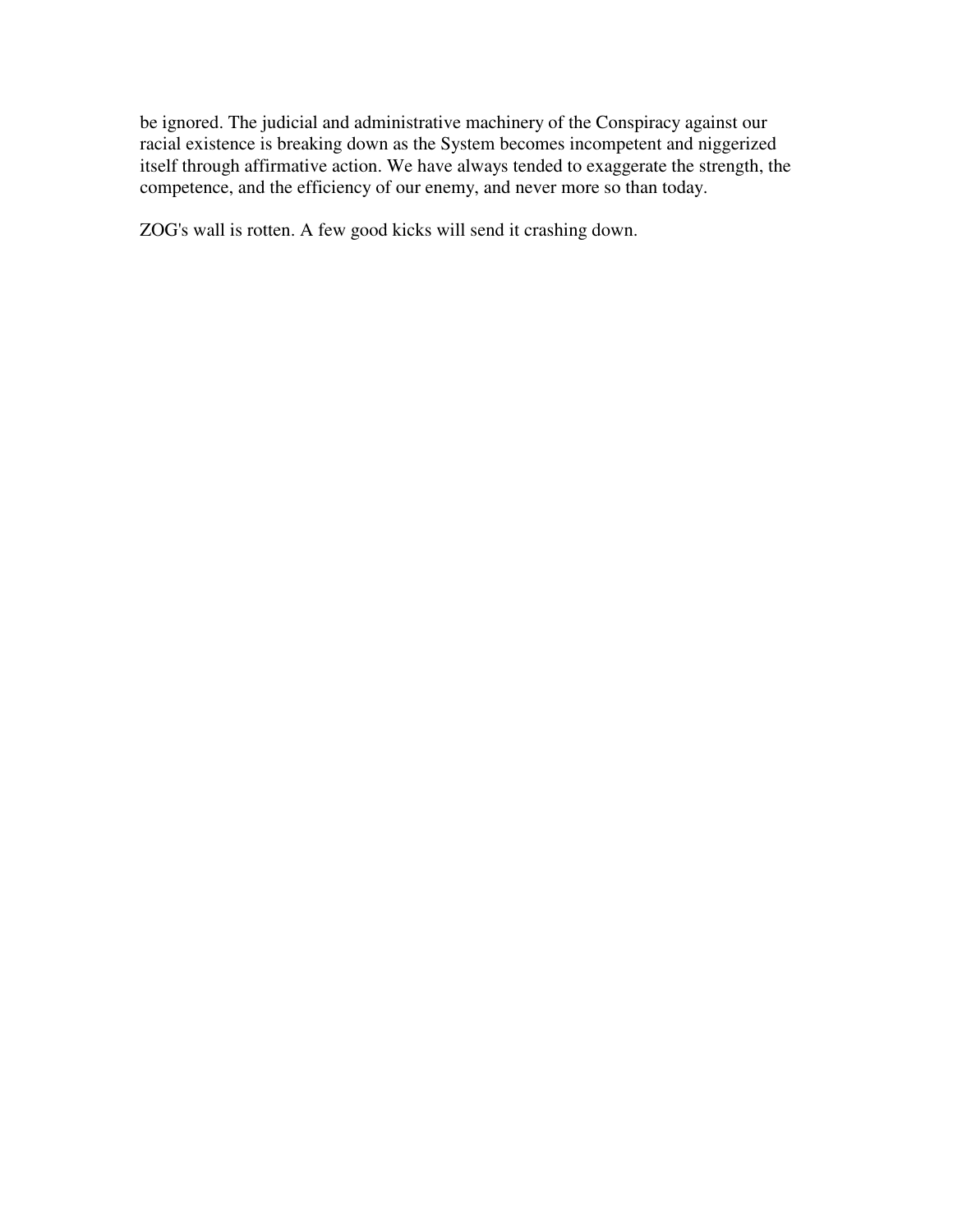## **THE BOOK OF THE NATIONAL SOCIALIST BROTHERHOOD**

### **III. THE JEWS**

The Jew is the eternal enemy of Aryan values and Aryan culture. He is a destroyer and has always been one.

Who are the authors of the left-liberal agenda, and whose are the guiding hands that implement the plan? Who is behind this program to destroy all standards of decency and racial self-respect, to propel young White girls who are ashamed of being White into the beds of non-Whites? Who exactly is it who wants to breed a new race of mongrels? It is here we finally come to the linchpin of all racial questions: the Jew. We can no more honestly discuss race-mixing and cultural poisoning without speaking of the Jew than one can discuss disease without mentioning germs.

Time and again, White European host populations have succeeded in unfastening this destructive and parasitic host from their necks and removing them from positions of power and dominance, for the good of the Whites' very survival. Invariably, an increase in health and prosperity of the host population resulted. In England, for example, after this removal occurred there blossomed a cultural renaissance of unprecedented accomplishment, in which Shakespeare wrote his plays. The necessary precursor to these White revolts against Jewish dominance was the increase in racial feeling among the host people -- an upsurge in racial pride which fueled the movement to flush out the alien dominators from their positions of power.

However, this same group of people is still seeking to destroy the racial feeling of its host population once and for all, through the means of encouraging racial mixing along with promoting the invasion of White homelands by swarms of faster-reproducing non-Whites. Racial mixing and numerical engulfment will result in the ethnic eradication of Whites, and their subsequent replacement with a mongrelized mixed-race mass. Thus the problem of Aryan racial pride, which historically has always been the bane of Jews, will successfully be neutralized. This is the Jews' final solution for the historical problem of Aryan racial feeling: dissolution of Whites by miscegenation and outnumbering by non-Whites. In other words, the problem of White pride is being "solved" once and for all by the genocide of Whites themselves.

And it follows logically. Aryans, like any race and species of creature that walks, instinctively possess a special feeling for their own kind and a natural xenophobia for those of a different kind. This natural xenophobia exists in all beings in order to accomplish the evolutionary will towards life forms of increasingly greater speciation by segregation. You can no more eradicate this natural affinity for one's own than you can eliminate a creature's will to breathe. Since this instinct can not be completely rooted out through propaganda, there is no way to eliminate it save through eliminating the PEOPLE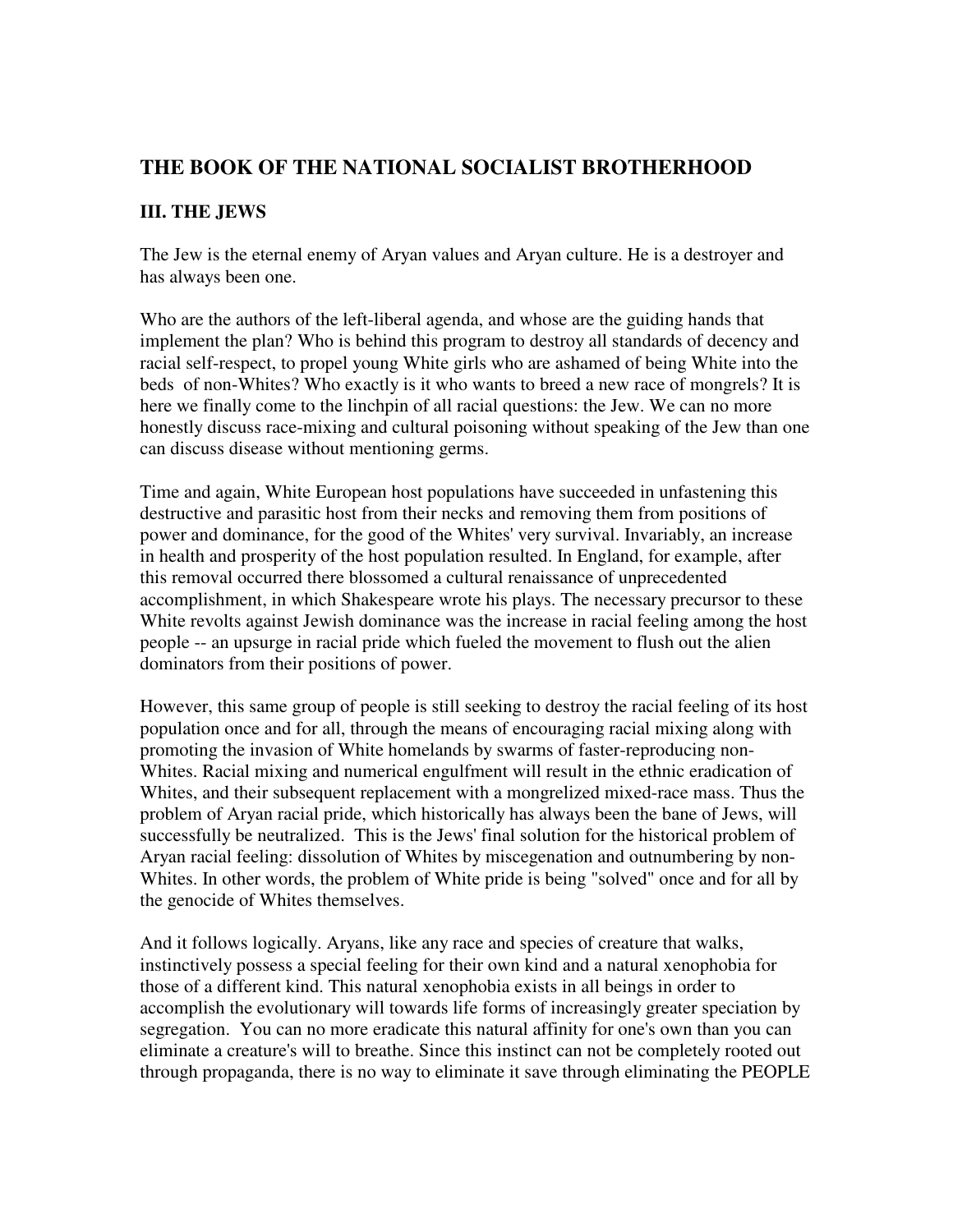themselves. This is being done by the dual forces of miscegenation and outbreeding by non-Whites in former White homelands. In this way Whites are being phased out.

By flooding White former homelands with non-Whites and effecting White miscegenation, the problem of White racial feeling will effectively solved for all time by dissolution. Afterwards, presumably Jews feel they can carry on their traditional position of dominance and control of the society, but for the first time there will be no opposition, as the mongrelized population cannot assert racial pride, because by definition it can have none. Without a deep sense of racial pride, the mulatto population will not be able to oppose or overthrow Jewish rule.

The Jews have used their media and money power to label the natural and healthy racial instinct within all people as "racism" and have declared that specifically White racism is the root of nearly all evil in the world. This has resulted in White people feeling guilty for a natural urge within them, much like certain Christian sects made their adherents feel guilty for the urge of sex. Guilt is an excellent weapon for controlling Whites collectively. Whites demonstrate a weakness for guilt not present in other peoples. The Jews, along with peoples of other races, have sensed this weakness and exploited it in many ways. They have succeeded in making many Whites feel guilty for possessing societies of higher civilizational and technological advancement than non-Whites, and higher standards of living. They use White guilt to convince Whites "you owe us."

The most dramatic success the Jews have achieved in the effort to make Whites feel guilty is the "Holocaust" tale. This tale of endless embellishment and little evidence is their greatest weapon to dissuade Whites from opposing their ongoing racial dissolution. Every White effort to organize themselves in uncompromising opposition to is automatically identified as a form of incipient Nazism and thereby discredited. "Segregation is what the Nazis wanted," the Jews crows. "Racial purity is a Nazi ideal," they chant. "If you want to have a White society, then the next thing you'll want to do is shove Jews into ovens like the Nazis did," they yammer.

Through their Holocaust campaign, they have succeeding in convincing Whites that it is wicked to want to preserve one's own kind, and to do whatever is necessary to preserve it. However, Jews know full well that racism is not only not wicked, but it is the only force that allows a people to survive. They know that any people who do not possess a healthy affinity for their own kind will be dissolved and eradicated. They know that a homeland is the very basis for biological survival and any people without an exclusive homeland, protected by Whites and for Whites, will not be able to survive. They know that racism is not only healthy, but essential for a people's survival. They only want US to believe that it is evil, because that illusion furthers their effort to destroy the threat of White racial feelings.

Jewish propaganda in America is a great wonder. It is an unremitting propaganda, fired aggressively at the public day and night, by the vast communications industry that is, for all practical purposes, 100% under Jewish control. A mere single article printed somewhere is not propaganda; propaganda is a mass production industry. It does not seek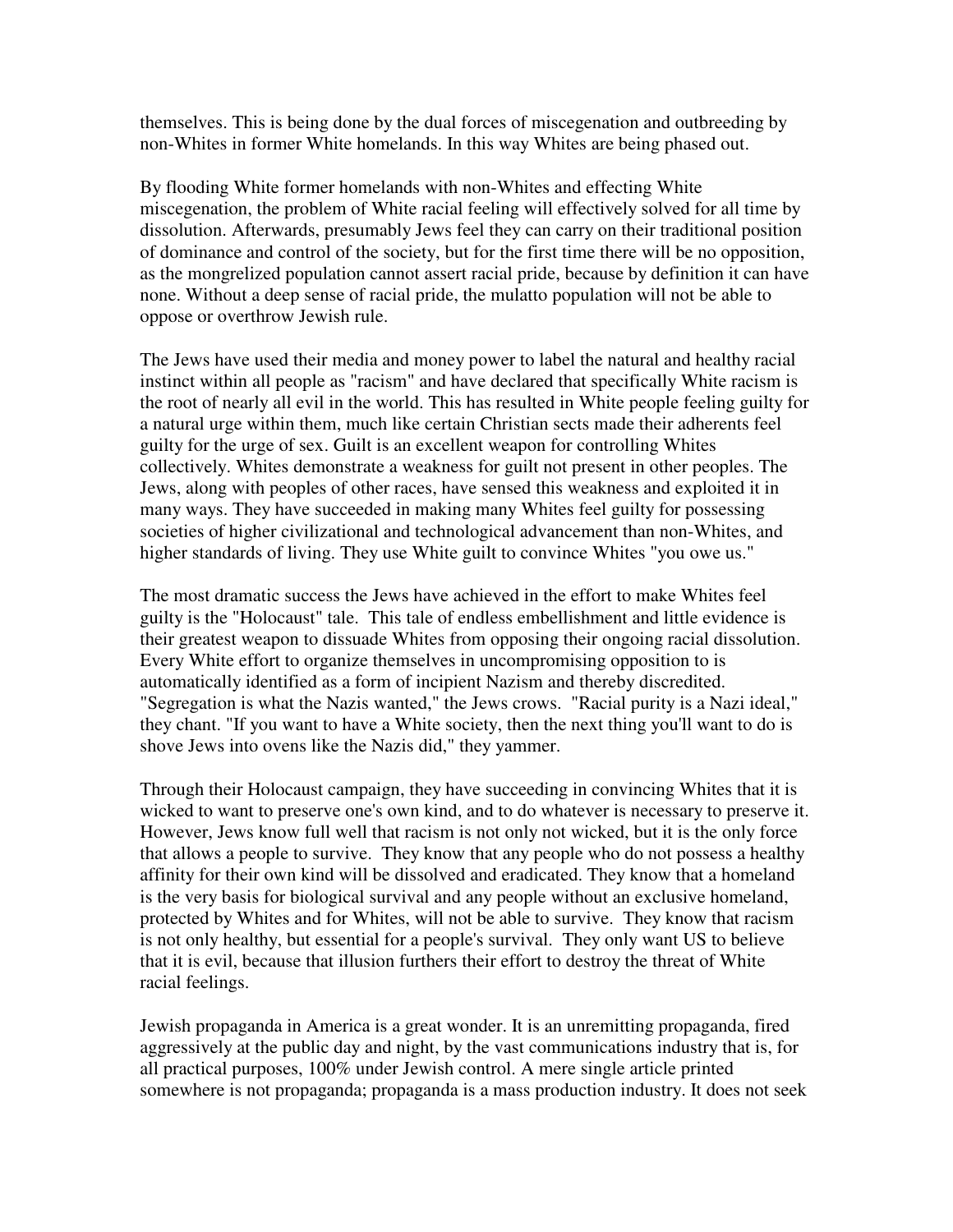merely to persuade people to believe certain things. It seeks to dominate and select the range of thought within which the popular mind will be allowed to function.

In addition to the primary purpose being served by the Jewish effort towards White dissolution, Jewish dominance, there is also exists another motivation: a conscious or unconscious combination of distrust, envy, and resentment towards Whites. Jews traditionally have always been looked upon as suspect in White societies and esthetically undesirable. Also, although many Jews today have obtained White genes such as blue eyes, there still exists the prominent Jewish prototype of dark hair, swarthy features, koala eyes, and a large hooked nose. This made the Jews stand out among his host societies, especially in the Nordic countries of Northern Europe. Today, thousands of Jews each year pay to camouflage their own feature to look like Aryans by surgically modifying their noses to the European standard of beauty.

In early Europe, Jews obtained a universal reputation for shrewdness in commerce, and as a result were always viewed as a sinister figure in Old European society. Reports of Jewish incidents of defrauding citizens in every country they inhabited earned them the general reputation of shysters. Furthermore, they added next to nothing to the European masters of art and music. In short, Jews have historically been distrusted, shunned, and marginalized in European civilization from the very beginning. It is likely that there exists an element of resentment and envy, if not revenge, in the Jewish effort to dissolve the White race.

It is necessary to emphasize that this Jewish promotion of Aryan racial dissolution is not so much the result of a planned conspiracy as it the result of an organic, instinctive, process. Jews are naturally and rightfully threatened by the racial feelings of their White host populations. For the first time in history, however, White homelands are being overwhelmed by non-Whites and racial mixing is being encouraged by a highly effective and sophisticated media, and it appears Jews are effectively, even if instinctively, dealing with the problem of White racial feeling, which has always been their bane. Many Aryans who begin to realize this phenomenon are fooled by specious counter arguments which maintain that there is no planned conspiracy by Jews against Whites, therefore the Jewish efforts toward White racial dissolution do not exist.

Also advantageous to these alien destroyers is the fallacious myth this group has succeeded in popularizing, which maintains that RACE DOES NOT EXIST. Along with distracting Whites from any awareness of their existence as a people and any concern for their people's ongoing eradication, this myth serves to disarm Whites from believing that there exist instincts which can serve as the primary means for group of people to unconsciously and synergistically work in tandem to dominate and subvert their society - because of which there is not much need for organized conspiracy. The analogy of the termite here is useful. A group of termites do not "conspire" to destroy a building -- they do it naturally. Their unity originates WITHIN them, far more than without.

In the Talmud we find these words of Rabbi Baba Mezia: "Jews are human beings; the other peoples of the world are but beasts". This deranged Judaic vision of world conquest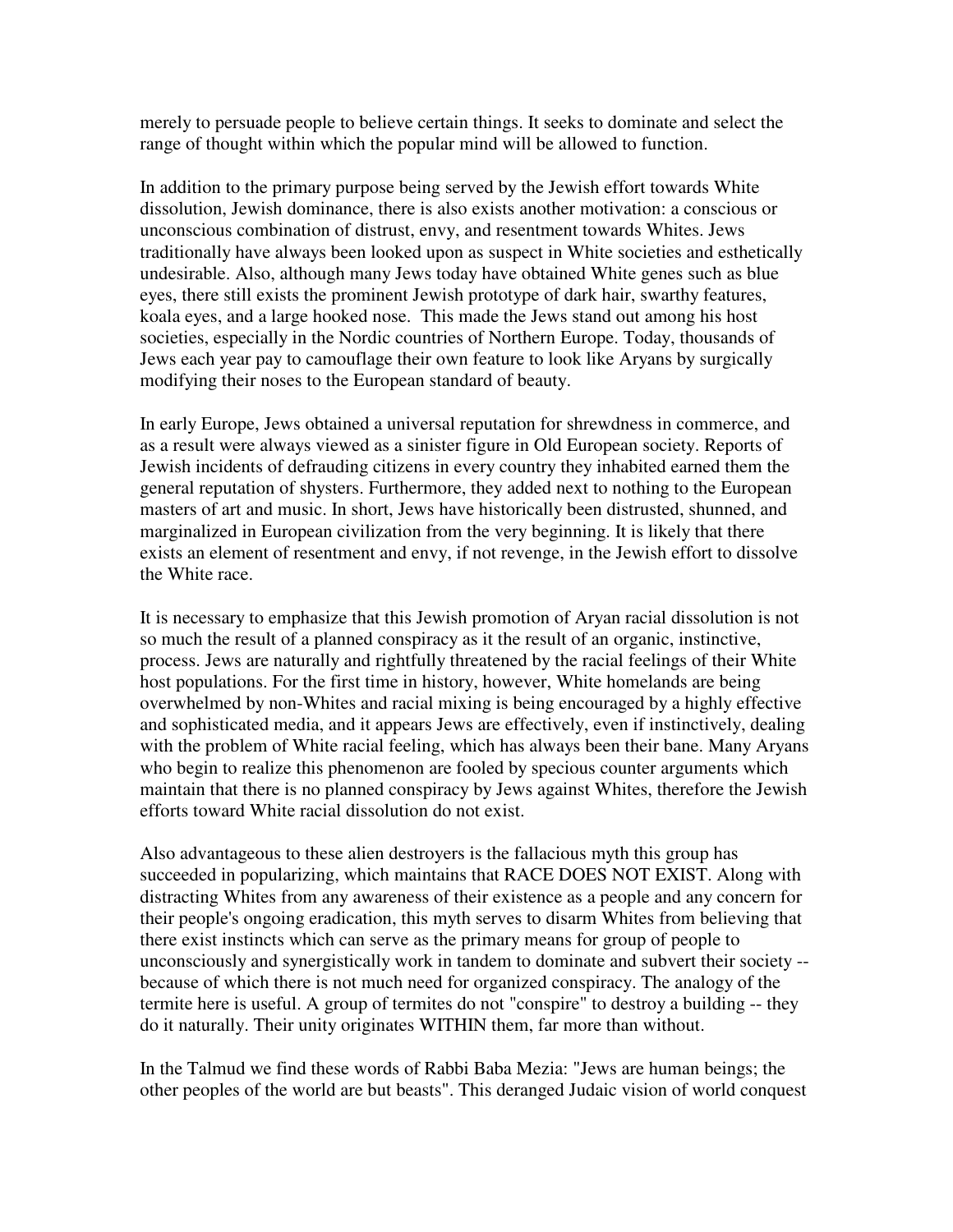is symbolized in the esoteric Hebrew mysticism of the Kabbalah, and by the Talmudic allegory of the World Serpent, a gigantic snake depicted as girdling the globe with the head and the tail meeting in Jerusalem. The Canadian Jewish intellectual, Max Dimont, called the acquisition of worldwide power by the Jews through the genetic admixture and destruction of every race (except the Jewish race), every nationality, and every religion (except for Judaism) "...a true Brotherhood of Man. Where would the capital of such a world order be? Why, Jerusalem, of course."

The Zionist leader Maurice Samuel wrote in 1924: "We Jews, the destroyers, will remain destroyers forever, because we need a world of our own."

Wherever there is organized degeneracy and corruption; wherever the Christian religion is insulted, ridiculed, and vilified; wherever the White woman is cheapened into a sex object and her role as wife and mother is mocked and degraded; wherever our daughters and sisters are depicted in the arms of non-Whites; wherever sex is commercialized and twisted into the loathsome perversions of homosexuality, sado-masochism, feminism, transvestism, pædophilia; wherever the White male and the Western civilization he created are abused, reviled, and subverted, there you will find the Jew. ALWAYS THE JEW!

Who created Communism, one of the crucial foundation blocks of today's New World Order? The Jews Mordecai Levy, a.k.a. Karl Marx, as well as his colleagues Friederich Engels, Karl Liebnecht, Victor Berger, Max Eastman, Daniel De Leon, Lev Bronstein (Leon Trotsky) with his armies of Jewish commissars. Marxism has been an offshoot of Judaism from day one.

Who financed the Bolshevik revolution in Russia? Jewish capitalist bankers such as Paul and Max Warburg, Jacob Schiff, and the Rothschild family.

Who created feminism, the sexual perversion which teaches that women should "liberate" themselves by rejecting marriage, home, and children and by lesbian sexual relationships? Jewesses like Gloria Steinem, Betty Friedan, Shulamith Firestone, Andrea Dworkin, Naomi Wolf, and Bella Abzug.

What organizations actively promote the murder of millions of unborn White infants through abortion? The American Jewish Congress, the B'nai Brith Women, the National Council of Jewish Women, the United Synagogues of America, the Women's League of Conservative Judaism, the Union of American Hebrew Congregations, the National Federation of Temple Sisters, the American Jewish Committee, and the North American Federation of Temple Youth have all come out in favor of the "pro-choice" agenda. Judaism is the only major American religious denomination that gives unqualified support to abortion, except for Orthodox Jewish rabbis who are adamantly opposed to abortion---for Jews.

Who created the vile "counterculture" of the 1960s which now dominates our universities, our government, and our air waves? "New Left" Jews like Abbie Hoffman,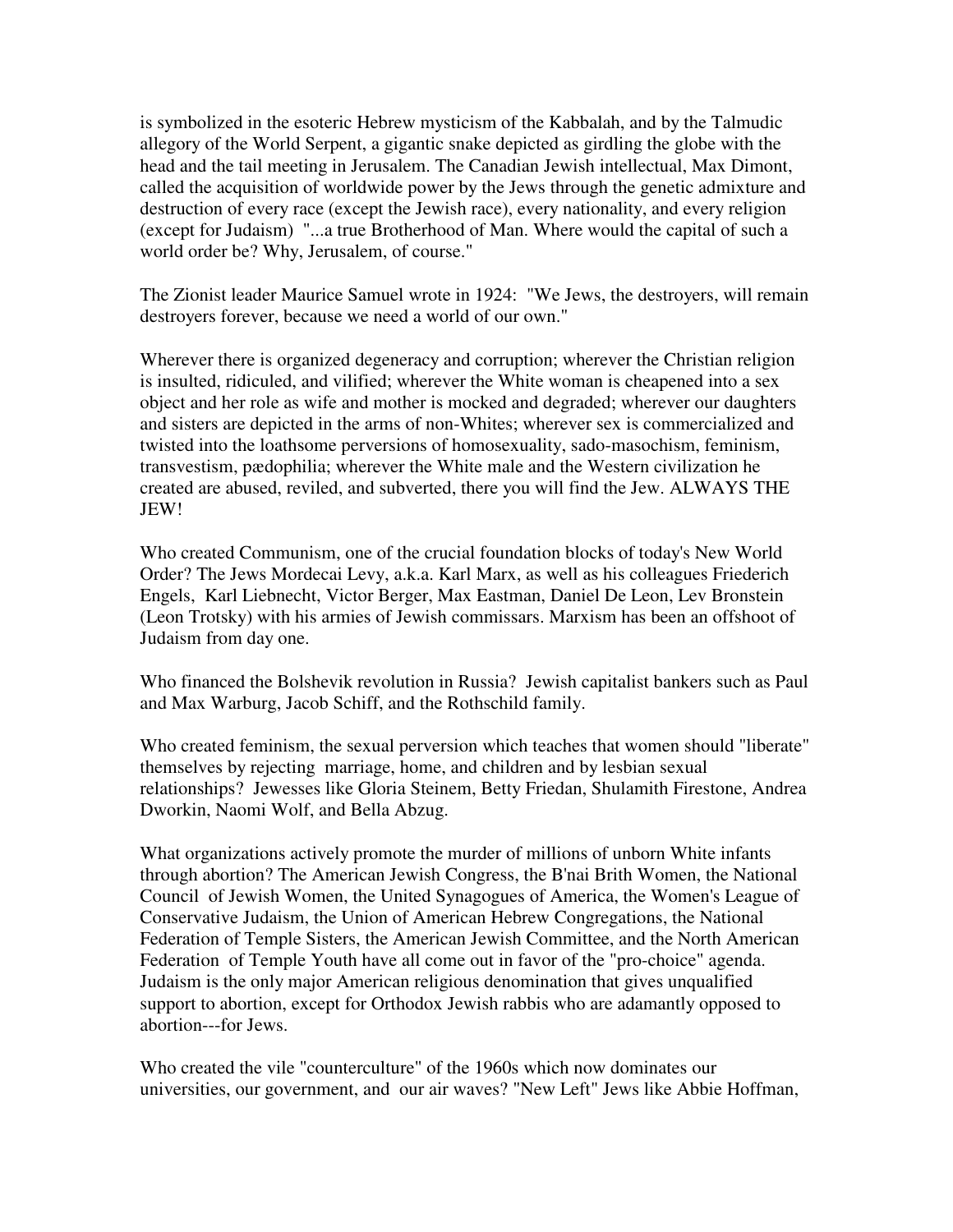Jerry Rubin, Mark Rudd, Bernadine Dohrn, Herbert and Bettina Aptheker, Allen Ginsburg, and Susan Sontag (who once described the White race as "the cancer of history").

In the U. S. Congress, who are the chief instigators of government violation of the Second Amendment right of all Americans to keep and to bear arms? Jewesses Diane Feinstein and Barbara Boxer, Jewish Congressmen Charles Schumer and Barney Frank, former Senator Howard Metzenbaum and present Senator Arlen Specter.

What is the basis for the Jews' universal and long-standing historical reputation for dishonesty and untrustworthiness? Every year, during the most solemn holy day on the Jewish calendar, the Kol Nidre (All Vows) oath is sung in Jewish synagogues. In fact, it is the liturgical high point of the annual Yom Kippur or Day of Atonement festival. With the following Kol Nidre oath, Jews ready themselves for another year among the Gentiles: "All vows, obligations, oaths or anathemas, pledges of names, which we have vowed, sworn, devoted, or bound ourselves to, from this Day of Atonement until the next Day of Atonement, whose arrival we hope for in happiness, we repent aforehand of them all. They shall be deemed absolved, forgiven, annulled, void, and made to no effect; they shall not be binding, nor have any power; the vows shall not be reckoned vows; the obligations shall not be obligatory, nor the oaths considered as oaths."

Whose influence thrust Great Britain into war with China to make the Far East safe for the opium trade? The Jewish Sassoon family of bankers and drug dealers.

Who were the traders in human flesh who brought the blacks to America? In the Carnegie Institute publication entitled "Documents Illustrative of the Slave Trade in America", we find the following partial listing of Jewish owners of slave ships: Abraham Pereira Mendez, Aaron Lopez, Moses and Samuel Levy, Jacob Franks, Isaac Levy, Nathan Simpson, Justus Bosch, John Abrams, Henry Cruger, Jacob Phoenix, Mordecai and David Gomez, Nathan Marston, Abram Lyell, William DeWoolf and James DeWoolf, Jan De Sweets, John and Jacob Roosevelt.

Indeed, the slave trade was almost entirely a Jewish enterprise as far as the actual financing went. Black captives were sold into slavery by their own chiefs or rival tribes on the West Coast of Africa, Yankee skippers and crews captained the slave ships on the dangerous Middle Passage and battled tropical storms, deadly diseases, hostile tribesmen on the coast and the ever-present danger of slave revolts on board---while Jews sat safe in Boston, Providence, Nassau, and Charleston and reaped the profits.

Yet despite the role of the Jews in bringing the blacks to this country in chains, who financed and directed the so-called "Civil Rights Revolution" when it served their purposes later on? Jews like Jack Greenberg of the NAACP legal department, Marvin Rich of CORE, Herbert Aptheker of the Communist Party U.S.A., Jewish symphonic conductor Leonard Bernstein who held fund-raising cocktail parties for the Black Panthers, and Rabbi Israel Mill of the Rabbinical Council of America's Civil Rights Task Force. Of the three so-called civil rights activists killed by Southern partisans in the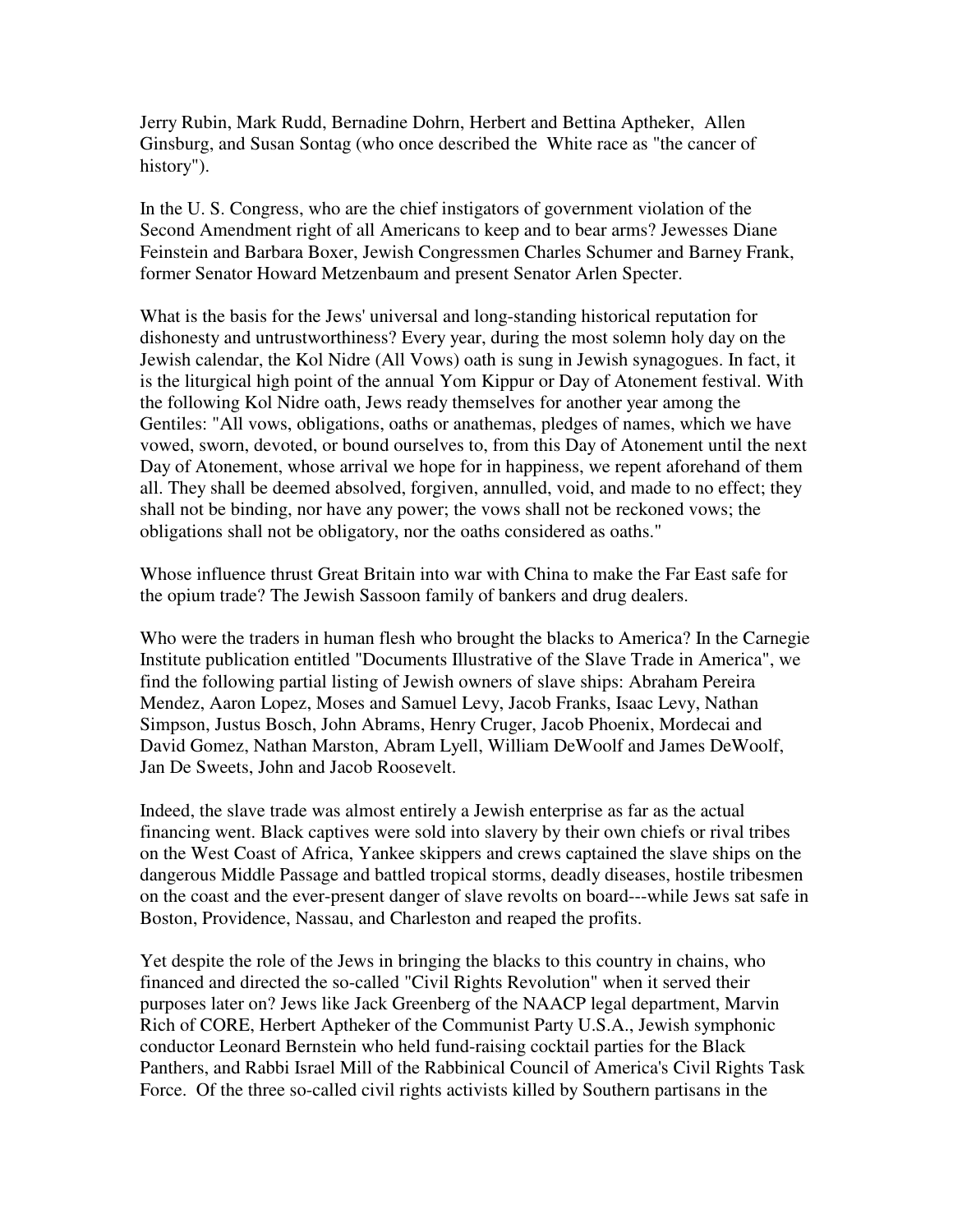famous "Mississippi Burning" incident in 1964, one was a black and two were Jews.

Look at Hollywood. Jews totally dominate the film industry. Although most of the films are vulgar, violent trash, the Jews fall allover themselves in giving each other awards for producing such. Jewish propaganda films flow out of Hollywood (Schindler's List types) and across TV screens. Look around! The USA of today mirrors the Germany of 1929.

Who writes the scripts of television shows which ridicule traditional moral values, such as "Murphy Brown", and nauseous race-mixing drivel such as the thankfully short-lived "True Colors"? Wait until the end of any Hollywood movie or television sitcom and watch the credits roll. Notice all the Goldbergs, Levines, This-stein and That-steins, Silvermans, Kagans, and other obviously Jewish names.

Since Jews stick together as a race, they pull and shove each other up the ranks of corporations and pull strings ensuring members of their race are given first shot at student openings in the major universities.

The Jews in Weimar Germany used their propaganda levers to ridicule German ideals. They even slandered the memory of the fallen German soldiers of that terrible war, World War One. They encouraged race mixing in Germany as a means to confuse the sharp love of ancestry that dwells in German breasts. During the horror days of the great inflation, Jews by and large were wealthy people. They took expensive vacations while ordinary Germans starved. Today, Jews control 70% of the wealth in the U.S.A. Today, the U.S.A. is totally dominated by Jews. Virtually every newspaper or magazine is owned by Jews. Their self-serving propaganda constantly fills the TV screen. The Federal government is totally under Jewish control. US military forces are the pawn of Israel. The banks, the markets are theirs. They systematically denigrate our Founding Fathers and our heritage. Adolf Hitler arose and removed their yoke.

We must stop this malicious destruction of our culture and our nation. We must refuse to allow ourselves to be deceived, indoctrinated, and intimidated by an alien people. And make no mistake about it-the Jews are an alien people in our midst. The Jewish U.S. Supreme Court Justice Louis D. Brandeis made this point clearly when he stated, "...Let us recognize that we Jews are a distinct nation of which every Jew, whatever his country, his station, or shade of belief, is necessarily a member."

Not only are they in our midst, they are occupants of all the seats of power in this nation. They own the news media and the entertainment industry. They control the Federal Reserve Bank and thereby enjoy a stranglehold on the economic health or our people. By means of high finance, they have gained control of corporate America. Using bribery, blackmail, and deceit, they have seized control of the U.S. government along with all the power of coercive force which goes along with it; the result has been the open butchery of White separatists like the Weaver family and non-approved religious dissidents such as the Branch Davidians in Waco, Texas.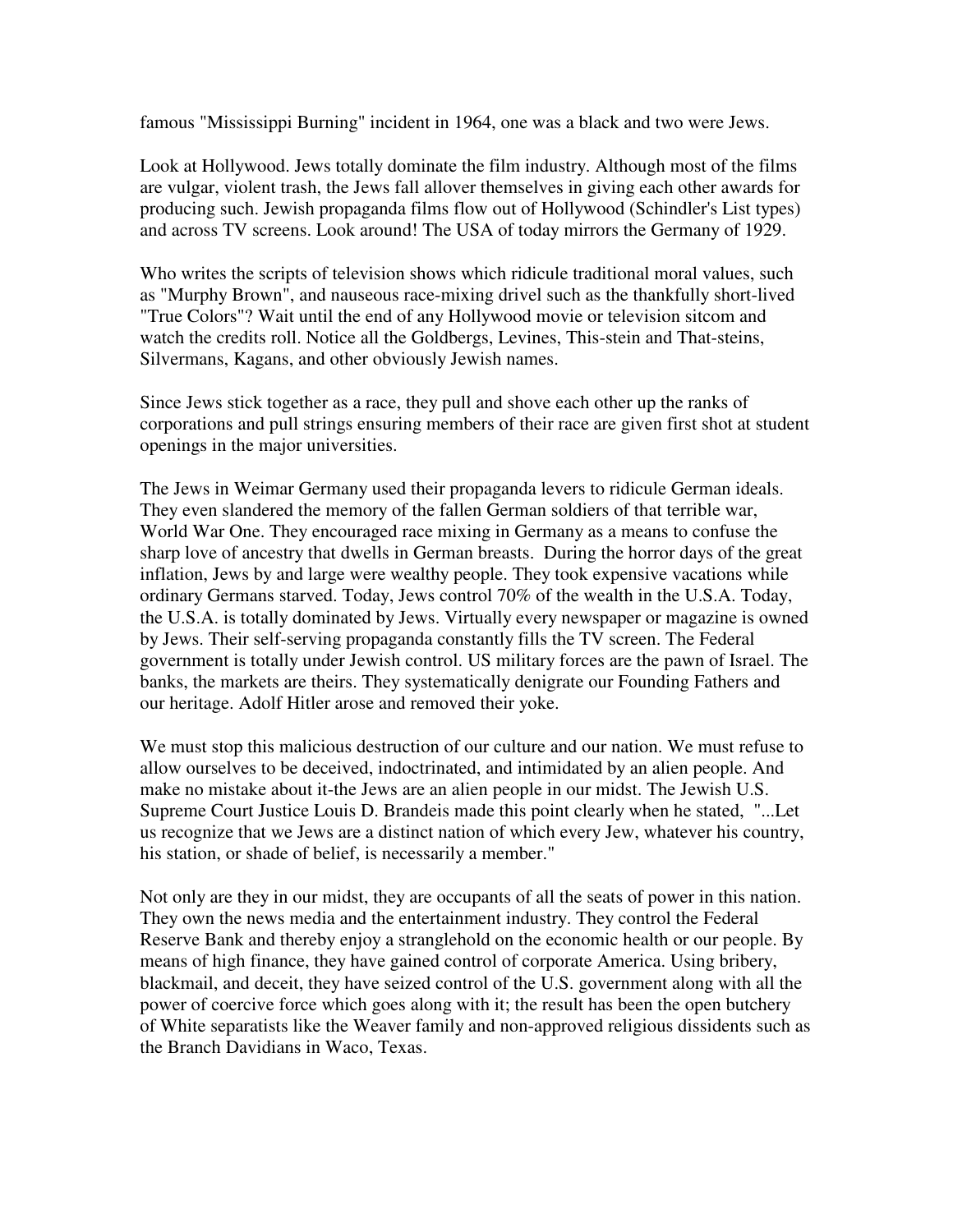There is not only hope, there is the absolute certainty that the world will be liberated from Jewish rule. There is little hope that such a liberation will be a tidy or orderly process. We will not, for example, elect some conservative candidate who will waft us gently back to the days of McKinley, Foraker, and Uncle Joe Cannon. The world's liberation from Jewish rule will be accomplished amid thunder and violence. The whole process was already tried to its bitter end in Germany in the years between 1914 and 1945. Jewish power, exercised arrogantly over large Gentile populations, brings its inevitable reactions of violence.

Here we come to one of the great basic errors of our age, a fundamentally Jewish error. This is the belief that the masses can be managed and guided and thus the shape of history can be determined by the Anglo-Zionist aristocracy who seek to dominate the world. History has never been made in such a fashion. Perhaps history is a 98% instinctive process; Oswald Spengler has described its forms and norms brilliantly. The liberal theory of history is bound to come to grief because it is based this fundamental error: the overestimation of the ability of the Conspirators to control events. The modern Jew is not a brilliant maker of the future, he is merely a pyromaniac in a powder factory. He wanders ignorantly among the dangers of human instincts, human lusts, and human reality.

For Aryan man there is only one alternative. We were shown the way by the Third Reich and by the German nation, who for twelve glorious years refused to act like rats in a maze knocking themselves out for a bit of cheese. In 1933 the Germans broke the plantation, and it took the entire world to force them back on again.

But times are different now, and the New World Order is in fact far weaker and more disorganized, more corrupt and more confused and less able to suppress rebellion than it was in 1939. National Socialism survives even in Germany, despite the most vicious persecution. Like Marxism, unrestrained capitalism DOESN'T WORK, although it does function more effectively, but for a time only. Eventually capitalism's contradictions catch up with it. The New World Order is already starting to fumble.

Our victory is not only possible. It is certain.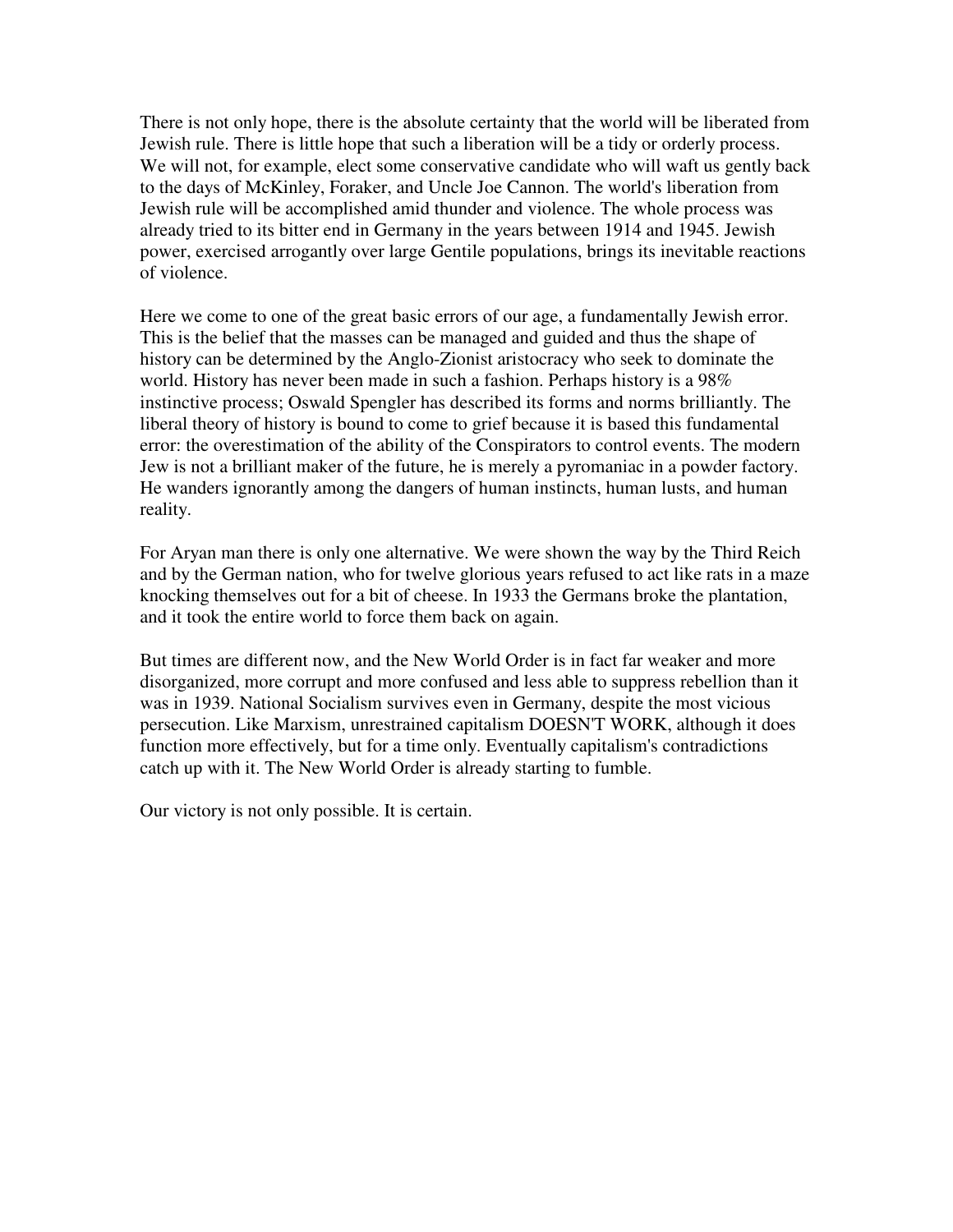## **THE BOOK OF THE NATIONAL SOCIALIST BROTHERHOOD**

### **IV. NATIONAL SOCIALISM**

What is National Socialism?

National Socialism is a world view (weltanschaung) for White people, based on the ideas and concepts of the German racial nationalist philosopher and statesman Adolf Hitler (1889-1945). National Socialism was adapted to the political and racial conditions of the United States by the late U. S. Navy Commander George Lincoln Rockwell (1918-1967).

Owing to the tragic and unnecessary suffering which took place during the Second World War, and because certain powerful elements in our society to this day maintain an interest in obscuring and concealing the truth, half a century after the war's end massive misconceptions still exist in America today about what National Socialism was and is. The National Socialist body of belief is founded on three principles:

 1. NATURAL ORDER. We believe that the universe is governed by natural laws. In order for man to be happy and successful, he must first learn what these laws are and then follow them. We believe that man is a part of the natural world and that he is in no way separate from or distinct from it. Because of this, we believe that society should be structured in accordance with the laws of nature, and not in opposition to them as is the case today.

 2. RACIAL IDEALISM. Racial idealism is based on the love of one's own people. It means placing the interests and the welfare of the racial community to which you belong ahead of your own personal interests and desires. As racial idealists we have no wish to harm, exploit, or persecute any other racial groups, despite a persistent media propaganda campaign of abuse and deliberate falsification to the contrary. We are only interested in protecting our own people against extinction, a fate all too likely is nothing is done about present conditions in America.

We believe that all men are NOT created equal. Just as every individual has his own strengths and weaknesses, so each race has certain qualities that make it different from other races. We believe that the White (or Aryan) race has the right to maintain its own biological, cultural, and political independence and integrity, and that we have the right to control our own destiny. We also believe that the White race has the right to defend itself against all physical, economic, and spiritual assaults, no matter where they come from.

 3. THE UPWARD DEVELOPMENT OF THE WHITE RACE. We want to do more than just defend our race; we want to see it improve. This can be done by encouraging a high birth rate among those sections of the White population which are the healthiest, strongest, and most intelligent. At the same time, our science should work to eliminate hereditary weaknesses and defects among our people. Our goal is that each new generation of White children will be better than the one before it.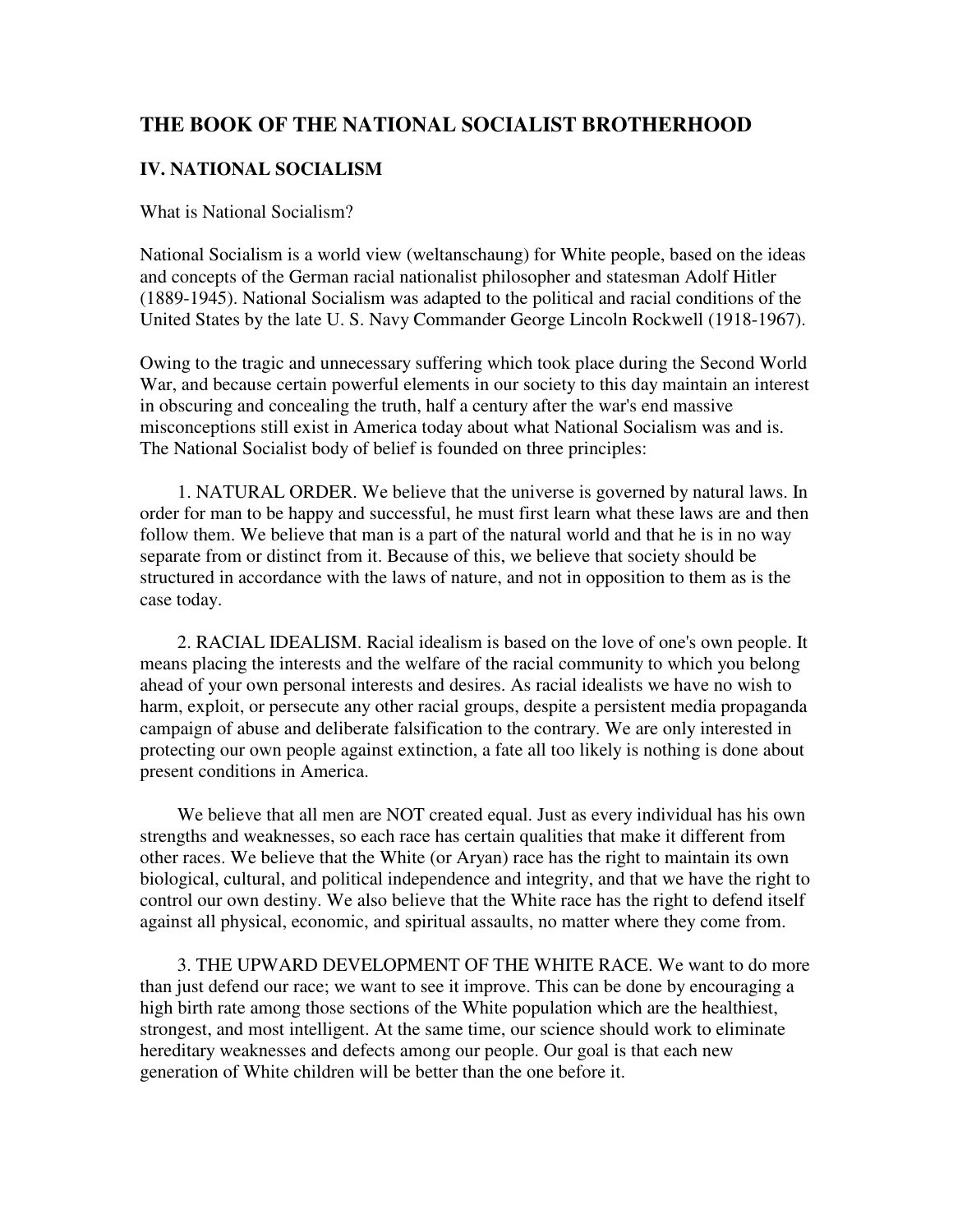National Socialism does not advocate or teach any kind of racial hatred. It simply states the reality of nature: that different races have different abilities and different needs. These different abilities -- given by nature and result of hundreds of thousands of years of evolution --cannot be changed by social programs, by political dogma or by enforcing dictatorial policies of racial integration which effectively undermine and destroy Aryan identity and Western culture.

The reality of National Socialism, as distinct from the lies about National Socialism ceaselessly propagated by its enemies, is that it is concerned primarily with the welfare and future of Aryans, and does not desire other races to be or become 'second-class' citizens or slaves in a future National Socialist nation. Rather, it desires the complete geographical separation of Aryans from all non-Aryans as the only means of creating a civilized, harmonious way of life for Aryans. Neither does or would National Socialism encourage the genocide of other races - that is a lie (like the lie of the Holocaust) ceaselessly spread by our enemies in order to discredit National Socialism and in order to brainwash Aryans into accepting anti-Aryan, and anti-evolutionary, policies of racial integration. Instead, in its relationship with other races, a National Socialist society - once established and secure - would encourage those other races to become aware of their own racial identity and uniqueness, so enabling them to create their own ethnic states dedicated to the well being and advancement of those other races.

The present-day opponents of National Socialism are not other races, but those people, political parties, interest groups or governments that seek to undermine Aryan identity and Aryan culture by pursuing social and political policies detrimental to Aryans. The enemies of National Socialism are those who oppose the creation of an Aryan homeland, and those who oppose the racial principles and ideals of National Socialism.

Since National Socialism is an expression of the nobility of the Aryan, it represents all that is best, and thus civilized, about the Aryan. National Socialism is a conscious affirmation of those values that are central to civilized conduct -- honor, loyalty and duty. National Socialism is also an expression of what it is to be human. It expresses the essence of our humanity, of how we came to be thinking beings [the evolution of races] and what is necessary for this evolutionary development to be preserved and extended. These things are race, and racial character as evident in the individuals of a particular race.

Fundamentally, National Socialism seeks to create an Aryan homeland and within that homeland the right social, political and spiritual conditions to enable civilized individuals to flourish. National Socialism seeks to encourage civilized conduct as it seeks to create a civilized way of life for Aryans. Accordingly, National Socialists champion and represent that noble idealism which is essential to civilization.

The primary concern of National Socialism is the Aryan, with creating a better future for Aryans. National Socialists are motivated by a genuine concern for their own people, their own heritage and culture. They wish to make their noble idealism real. They wish to inspire other Aryans with this noble idealism. This is a positive, healthy and civilized.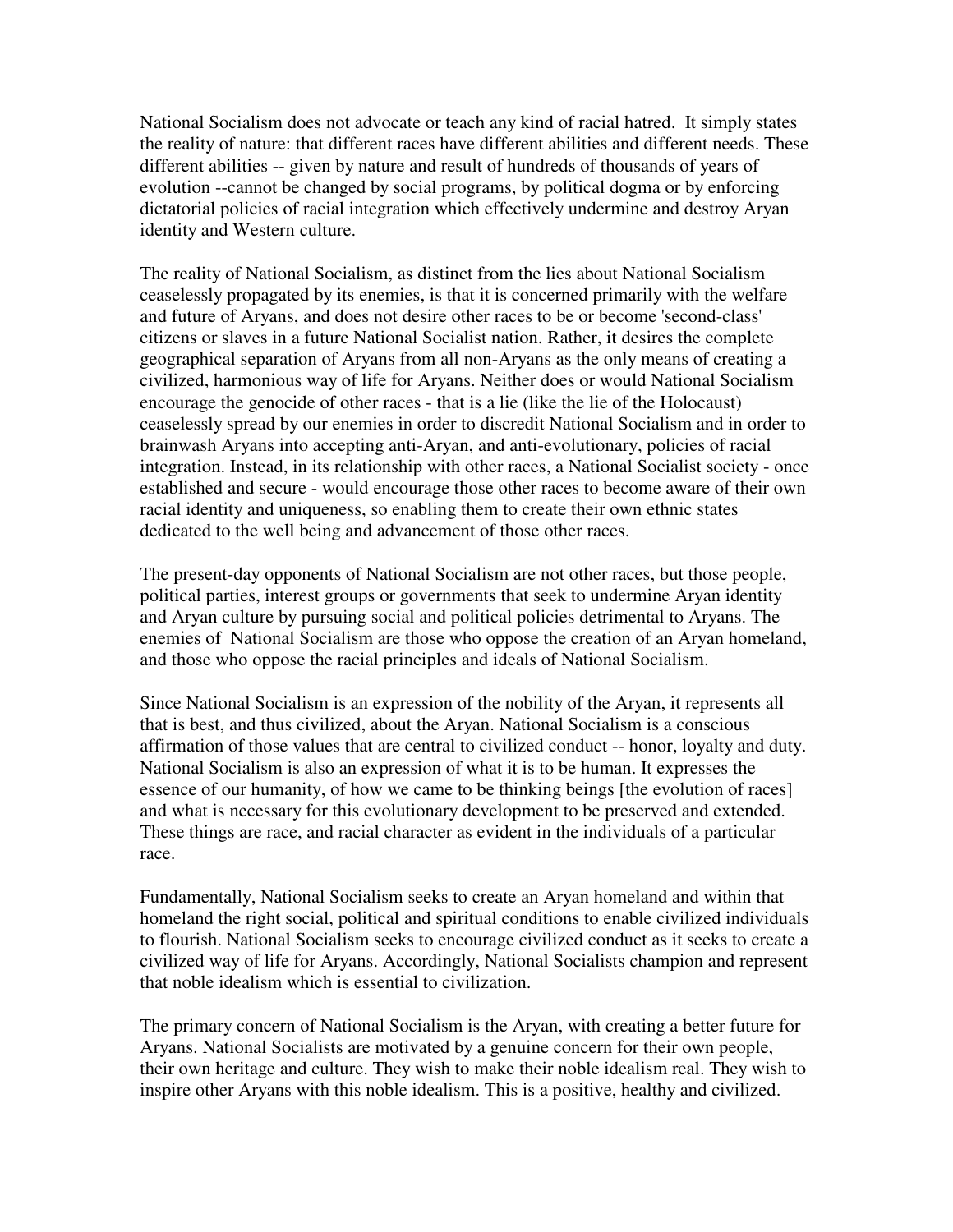National Socialism desires the Aryan to fulfill that unique destiny that National Socialism believes has been given to the Aryan by nature. This destiny, essentially the creation of a Galactic Empire, involves the Aryan and only the Aryan. It does not require the subservience of other races, or their destruction. It requires the creation, by Aryans, of an Aryan homeland and then the creation of a truly Aryan way of living and thus the emergence of a new civilization greater than any existing hitherto. The immediate aim of National Socialism is to make real, for the majority of Aryans, the goodness, the nobility, the hopes and aspirations that we Aryans hold in our hearts. Whatever our enemies may say, whatever their propaganda may express, this is the simple truth about National Socialism which they, for their own evil ends, are trying so hard, so brutally and so hatefully to suppress.

When we look around us and see the degree to which society has deteriorated, anyone could be forgiven for believing that the situation is beyond recovery, that America is simply too far gone to survive, and there is no hope at all that anything will ever change. Our world is not only controlled by soul deadening Jewish materialism, but it's full of madness. Drugs, AIDS, rampant sexual perversion, homeless trash on every street corner, rampant race-mixing on television and at every turn, unspeakably brutal crimes committed mostly by non-Whites against White victims, but also on occasion committed by soulless White people who have given in to the dark side. There is pervasive corruption and dishonesty in every aspect of government, economic chaos and increasing White poverty, affirmative action, pointless stupid military invasions of Third World countries. All these things and more are the byproducts of a century of liberal democracy.

It's overwhelming. No wonder the vast majority of White Americans have simply given up and they're just hunkering down trying to stay out of it all and survive. But that is what you as a National Socialist MUST NOT DO. It is your racial duty not only to fight against the Judaic evil that pervades the world, but to do so with faith and hope in your heart that victory will some day be ours.

As a National Socialist you should also be studying world history, extensively, and when you look at the past you will observe one historical truth above all others: nothing lasts forever. Always hold on to that thought. Babylon, Carthage, Rome, the Byzantine and Ottoman Empires, Tsarist Russia, the British Empire -- some of these governments and societies lasted for thousands of years, and all of them thought they would last forever. They were wrong. ZOG thinks it will last forever, and ZOG is wrong too.

The struggle in which we are engaged can be categorized in many ways, but one of the best and most accurate descriptions is that we are part of a conflict between two value systems: materialism, which is essentially Jewish in nature, and idealism, which springs from the Aryan racial personality. Materialism places its primary emphasis on THINGS rather than on people. It is a world view that considers man to be essentially an economic unit of production and consumption rather than a thinking, spiritual being. Thus we can see that both of the two world views which have held Western society in thrall during this century, Marxism and capitalism, are both variations of Jewish materialism. Hardly surprising, when one considers that Jews created them both as organized philosophies.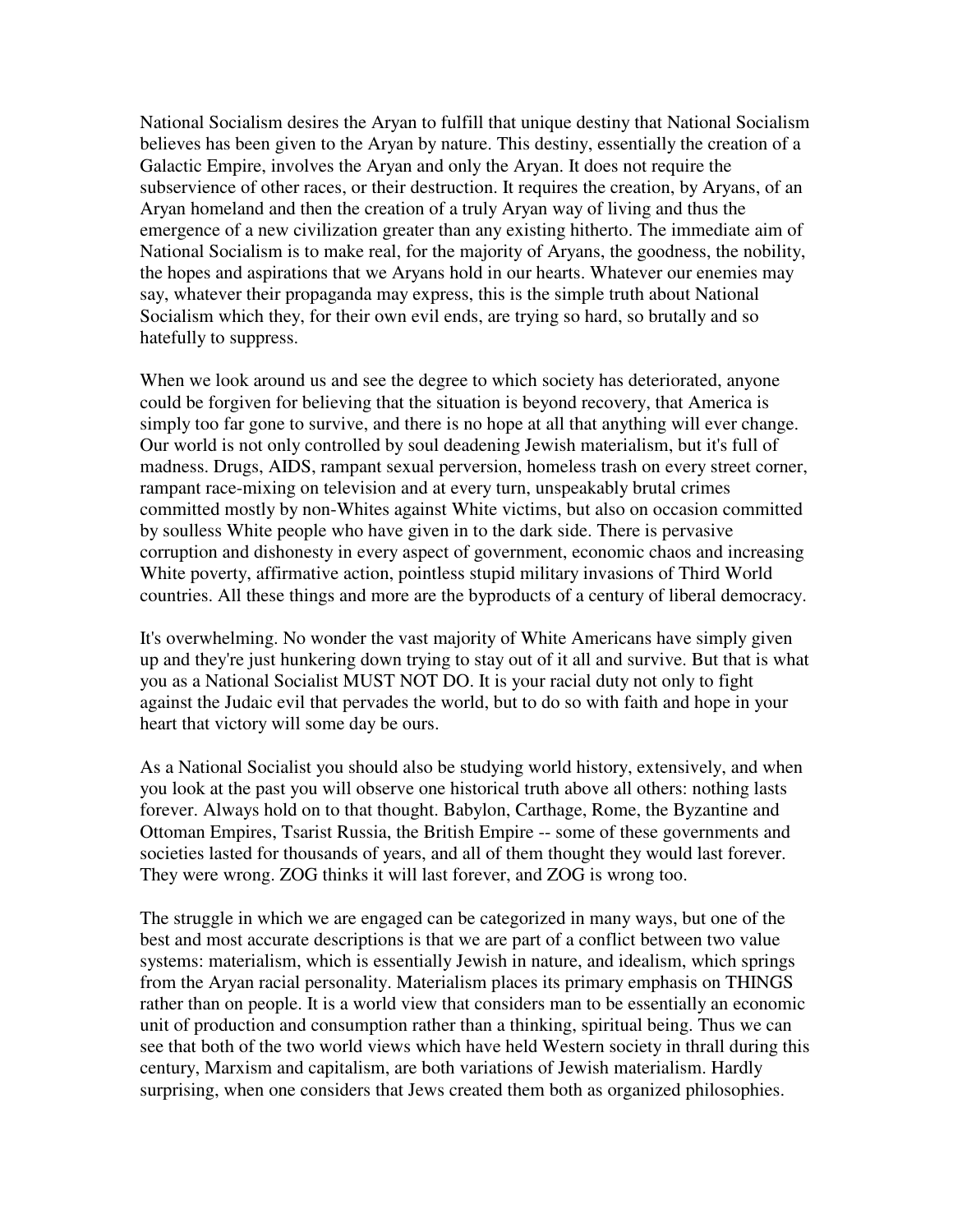Judaic Marxism and Judaic capitalism have very much in common despite their ostensible opposition to one another. Both systems practice centralized state control of every aspect of human thought or activity, although capitalism sometimes does this in a milder and gentler form. Both Jewish materialistic systems view human labor as a commodity to be bought, sold, and regulated like any other industrial resource. Finally, both Marxist and capitalist régimes rigidly forbid any deviation of thought or purpose from their citizens, and severely punish anyone who attempts to find any way out, politically or religiously. The Soviet Union had the GULAGs, while in this country ZOG murdered the Weaver family and the children of Waco. The difference is only a matter of style.

National Socialist idealism, on the other hand, believes in quality of life as opposed to quantity of people and consumer goods. National Socialism understands that, as the saying goes, man cannot live by bread alone, that he is more than a producing and consuming animal. Human existence must have some kind of religious or spiritual aspect if it is to have meaning, and it is essential that a healthy society provide development of everything that is good in the human character -- courage, creativity, a sense of civic duty, self-sacrifice, love of family and of Folk, a reverence for the past and for the entire mystery of life.

These are not material values, and we see every day in America what happens when these moral and ethical attributes are denied and suppressed. White Americans today have lost all sense of direction, what remains of their traditional culture and values are crumbling under the onslaught of degeneracy and materialistic money-grubbing, and they have become spiritually weak and soft as butter. It is time for a moral and ethical system based on racial values and racial idealism to step forward and assume responsibility for cleaning up this mess, but before we can change society we must first change ourselves inside, through the National Socialist ideal of Adolf Hitler.

To be a National Socialist, a Nazi, a White revolutionary in modern-day America is the most difficult task one could possibly undertake. No other lifestyle is as vilified and attacked by the powers that be. The government, the media, every cultural and political institution, Hollywood, and even our own friends and family members are lined up against us. Almost overwhelming pressure is exerted against us to conform, to go with the flow, to submit to the inevitable. Every day an avalanche of deceit and lies is hurled down upon us. We are insulted and spat upon by the very people for whom we are risking our lives and freedom to save. The people we wish to liberate from political tyranny and racial slavery hate us, and actually join forces to march against us side by side with the same reptiles who wish to enslave us forever.

A true National Socialist does not enter into the Movement in search of some petty personal gain. He enters the battle for the sole purpose of combating the enemies of his Folk. Commander Rockwell said that the purpose of life was to struggle for what you believe in and to enjoy the struggle as much as you can. That is the very essence of the National Socialist's existence, to struggle against those who seek to destroy his Race and to have fun doing it.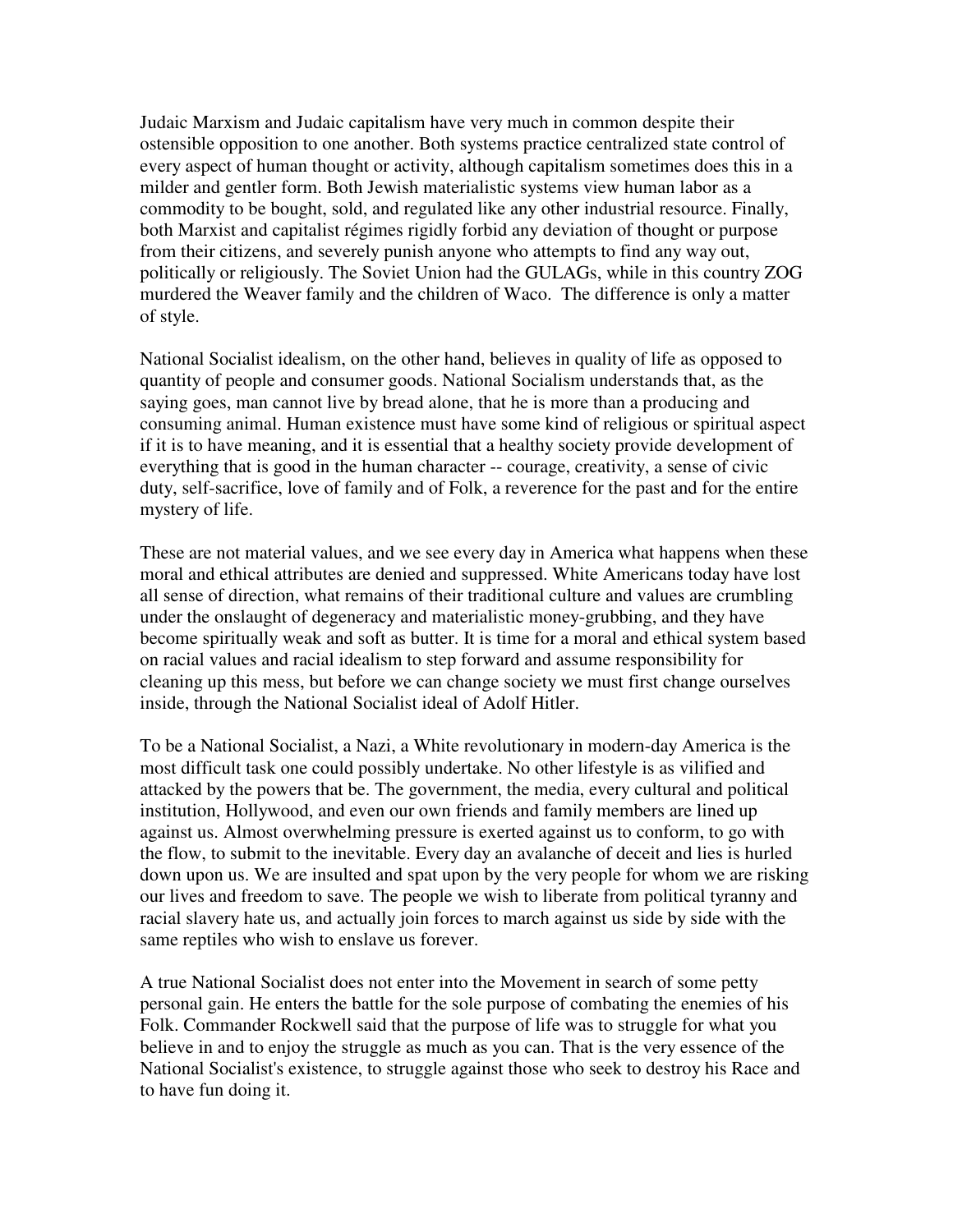A National Socialist must adopt an aristocratic conception of life. He must understand the simple fact that Aryan man achieves his full potential only when he abandons his concern for material comfort and lives the robust life of the condottiere, a life animated by acts of heroism and adventure. He must completely turn his back on all the degeneracy and selfish debaucheries of the modern Jew-dominated world. He must be a man against time. Everything the Jew stands for he must hold in utter contempt.

To be a true National Socialist it is essential to immerse oneself completely in the National Socialist ideology. Just as a serious and dedicated Marxist devotes hours of his time to the study of the work of Marx, Lenin, and Trotsky, a sincere National Socialist must be thoroughly familiar with the works of the great writers and theoreticians of our Tradition. He must read Hitler, Rosenberg, Codreanu, Rockwell and Goebbels. A constant, ongoing study of National Socialist theory will reinforce his National Socialist faith and nourish his mind and spirit with nutrition of the soul.

Isolating oneself from family members, old friends, and so-called normal society is an extremely difficult task. But it is absolutely necessary. When one puts on the Swastika armband and declares oneself to be a National Socialist, one must be prepared to make the sacrifices that are required. A true National Socialist not only works day and night for the cause of racial revolution in society, but he must also be prepared to create a revolution within himself. He must transform himself into a New Man, a political soldier of Adolf Hitler.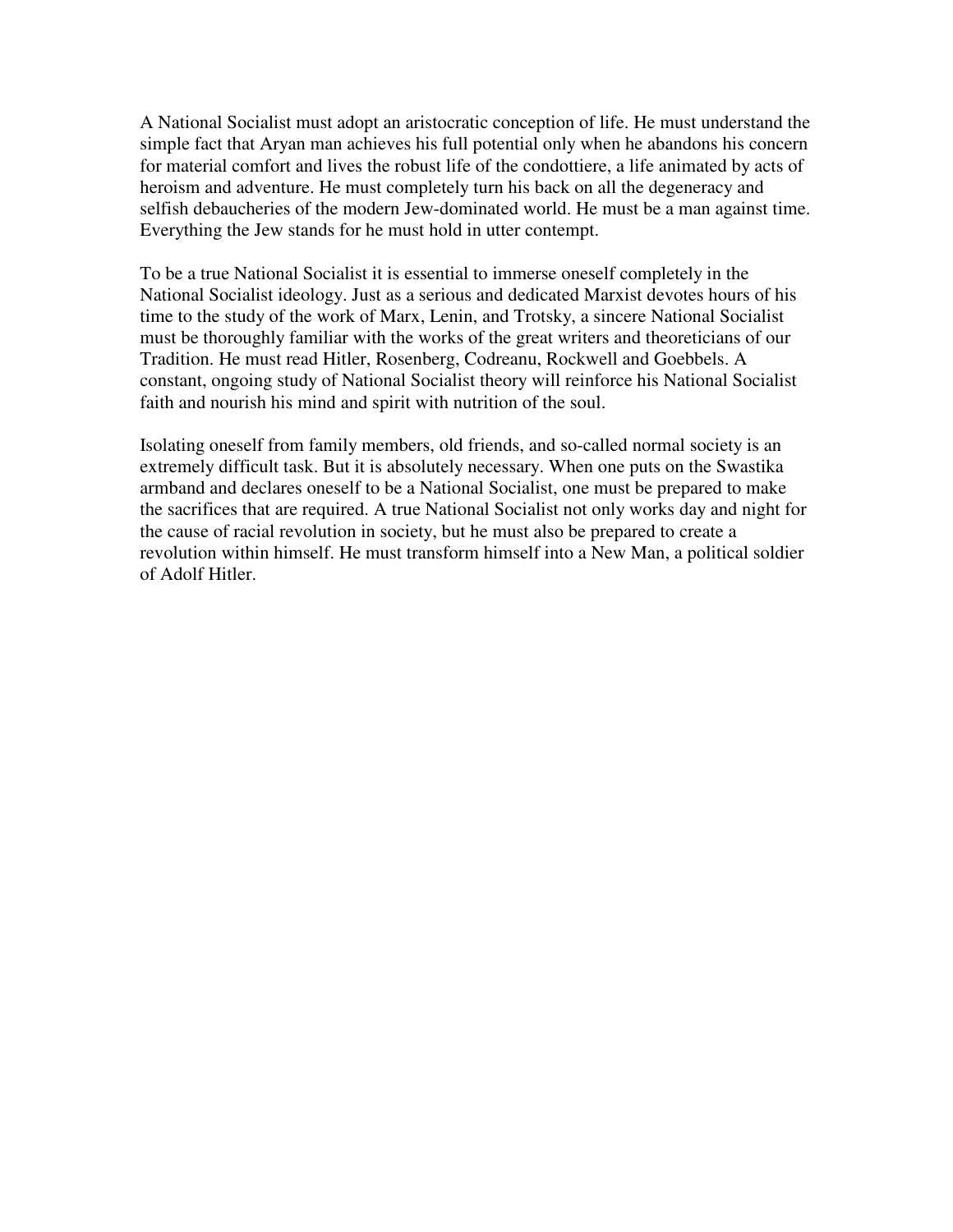### **THE BOOK OF THE NATIONAL SOCIALIST BROTHERHOOD**

#### **V. ARYAN AWAKENING**

 All of the terrible things that have happened to our world have to do with one central problem: the decay of the Aryan character, both collectively and individually. More and more each day, it becomes clear that character is the key to our racial destiny.

 We fail because we haven't got it. Those of us who do are mostly the older men and women among us who grew up in a time when there were still strong and stable White families and a stable White society which instilled moral values into young people. What strikes any observer about the younger generation of White kids is that they literally do not understand what character is, why it is necessary, or why they should cultivate and display it. Their racial views and reactions have to do with human resentment of their own experiences, their own personal desire for a better world, and their own frustration and anger at being made third class citizens in their own country, and justifiably so. But even most racially aware Whites came to their racial awareness through personal persecution, not through moral perception. Almost no one comes to the Movement today solely on principle; that step is almost always a reaction to some personal crisis having to do with the wider crisis.

 There is no more important issue for us to confront today. We must rebuild our racial character, integrity and courage and begin basing our struggle once more on moral principle as well as events, or we will perish from the face of the earth as a race.

 We are not excused from the moral obligation to do right because to do right is difficult, or tiring, or distracts us from the television and the cold can of beer. But then most middle Americans today don't recognize any moral obligations at all. The idea that life is a framework of moral values to which we must conform and within which we must exercise and strengthen and develop our faculties of the soul has disappeared from the modern Aryan mind. The Jew has very largely succeeded in the course he started out on some centuries ago. He has achieved economic hegemony and then cultural hegemony. He has surgically removed every last spiritual or religious or moral strand from the fabric of our lives, leaving us only with materialism.

 The established "Christian" churches are worse than useless. The brand of Christianity they preach is simply Zionism, surrender to the Jew and idolatry of the Jew as the alleged Chosen of God. What moral values White people have today are the ones that rise to the surface from our very racial souls, instinctively. There is no outer framework or point of reference from which we can know what is right; we must FEEL it, and generations of brainwashing and materialistic overindulgence have left our ability to feel, our ability to sense the difference between right and wrong, weak and encased in numbing layers of spiritual and physical fat.

 It is human nature to try and avoid pain, to avoid stress, to avoid the effort of THINKING and drawing moral conclusions after a long day in the workplace when all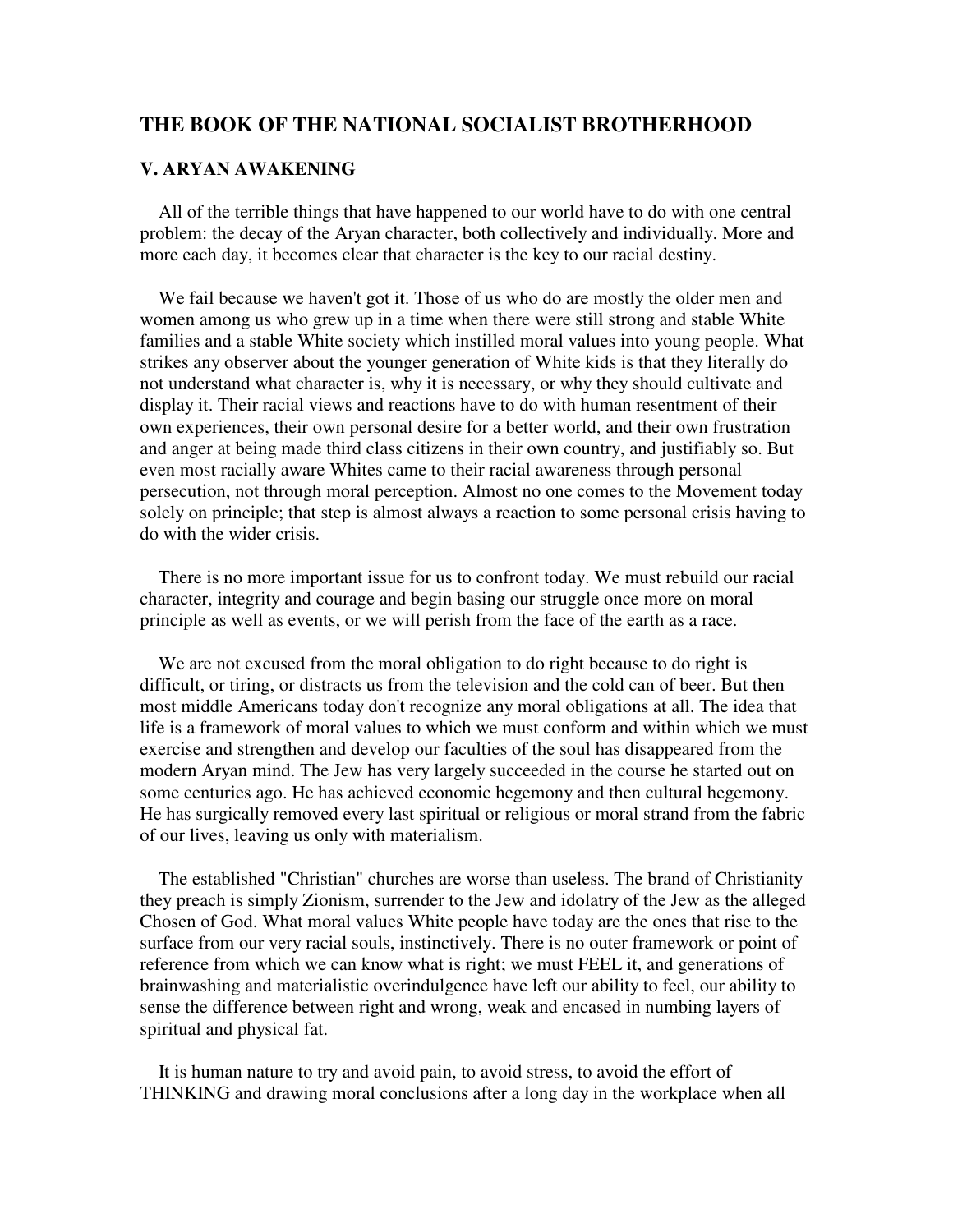you want to do is flop down in front of the tube and pop the top on a cold one. But by avoiding that pain and that effort now, you become part of the problem. You allow the cancer to grow, to metastasize.

 What differentiates our National Socialist philosophy as a whole from the various other right-wing, racial, and conservative groups all across the political spectrum, many of whom recognize the same problems that we do and who are entirely sincere in their approach to solving those problems? There are many things that make us different from all the others, but foremost of all is the fact that in addition to our political program, National Socialism is a SPIRITUAL movement as well. We do not simply advocate the implementation of specific policies and actions in order to solve specific problems. We seek to go to the very root of all our racial problems in this century, and that is the deep and profound moral and mental and spiritual decay of the White man himself.

We all know full well that if the White man, even at this late date, were to wake up and get his act together, we could clean up America in very short order and make it a fit place to live again. At the beginning of this century, the White man ruled the earth in every way that mattered. Now at the end of it, we are a minority race in the world facing extinction, about to be overwhelmed by the brown and yellow hordes of the third world. How did this happen? Things have gotten the way they have become because we as a people have ALLOWED it to happen.

 The story of how this came about is long and complex, and many equally long and complex books have been written on the subject. Briefly, it might be said that White people overdosed on success. We got so proud of ourselves and our achievements at the end of the nineteenth century that we decided we could get away with disobeying the laws of nature.

 The stupidest thing the White race has done during this century is that we bled ourselves to death in two hideous fratricidal world wars against Germany. Millions of young men, the very best young racial stock of Europe and America were hurled into the mincing machine of the trenches and the Eastern front. The loss of all those young White men and the contributions they might have made to the world has never been overcome. Secondly, we never were able to come to grips with the presence of the Jew in our midst, and we succumbed to the lure of the various material luxuries and diversions that the Jew implanted in our culture like poisonous seeds. It has taken nearly a century for us to reach this point of near extinction, and the reversal of this decay cannot be achieved by simply fixing a few things with a lick and a promise and then everybody settling back down in front of the television.

 The first thing the White man must do is to recognize that WE are the problem, not the Jews or the Communists or the blacks or the minorities or the government or the Trilateral Commission or whatever. Those are only the symptoms of our disease, parasites and scavengers who feed off our racial sickness. We have lost the world that we once ruled because we have become weak, lazy, self-centered and apathetic, lost in our own little selfish private lives. We have allowed first our economy, then our political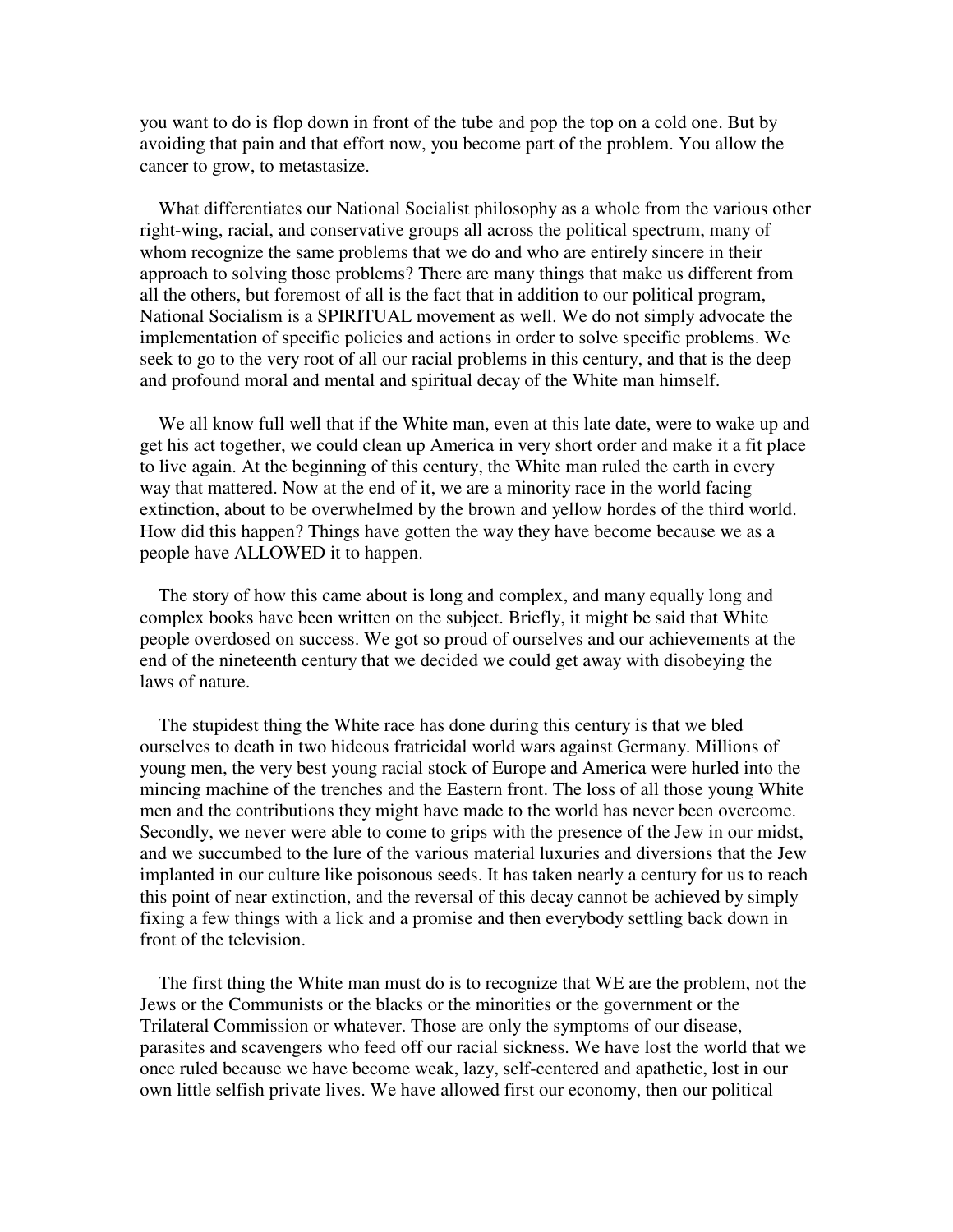institutions, and finally our culture to fall into the hands of the alien Jewish enemy who hates us and seeks our racial destruction. Above all, we have forgotten the primal natural principles of RACE. We have allowed ourselves to be lured by Jewish propaganda packaged up by Hollywood and Madison Avenue into forgetting that we are a superior people, and we have allowed ourselves to be lured into the one activity which spells ultimate racial death and extinction -- the contamination of our gene pool through racemixing.

 All of this comes because we have lost our way spiritually, because we simply are not the men that our ancestors were. Somehow we have got to become once more the men our ancestors were. The immortal Fourteen Words of David Lane state: "We must secure the existence of our people and a future for White children". That is the WHAT that we wish to achieve, but National Socialism has a secondary fourteen-word mission statement which discusses the HOW. That is "We must change the White man's thinking and help him recover his ancient courage." Note that we're not talking about killing anybody yet, or overthrowing any governments or anything of that kind. We are talking about rebuilding the minds and souls of our people. Once that is achieved, all else will follow. When our people once again have the courage to do what must be done, they will do it.

 National Socialism is unique among all the various movements and ideologies that have been produced to try and counteract this coming destruction, in that National Socialism recognizes that WE ARE THE PROBLEM. Aryan man was not meant to be a materialistic consumer animal. Alone among all the races of the earth, we have the capacity for idealism and self-sacrifice and the recognition of higher laws and principles than the good of the individual. We must recover that spirit of idealism. National Socialism stands for something that no other movement does: the re-invention of the White Man.

 National Socialism must change the way that Aryan man thinks right from the bottom up. We must remove from the minds and souls of our people every element of Jewish materialism: the worship of money, the worship of self, the worship of physical comfort, the self-centered egotism which says that we must leave to the state and the law and the government the things which should be done by the entire Folkish community. The whole welfare state mentality that teaches that the world owes us a living and that by the mere fact of existing we are owed something, this is a Jewish concept. Real men take care of themselves, they don't look to others to do it for them, most certainly not a government run by their most bitter enemies.

 Another profoundly poisonous idea that the Jews have foisted upon us the belief that everybody has "rights", something everybody is born with simply by virtue of having two arms and two legs and a cranium of some kind. Under democracy, for example, the vote of a syphilitic drug addict counts just as much as the vote of a nuclear physicist. Mankind is a part of nature, and no other living organism exists in nature with anything like "rights". Nature is red in tooth and claw and so are organic, healthy human societies, tempered wherever possible with genuine compassion and love, but nonetheless competitive and demanding upon the individual that he function as a member of the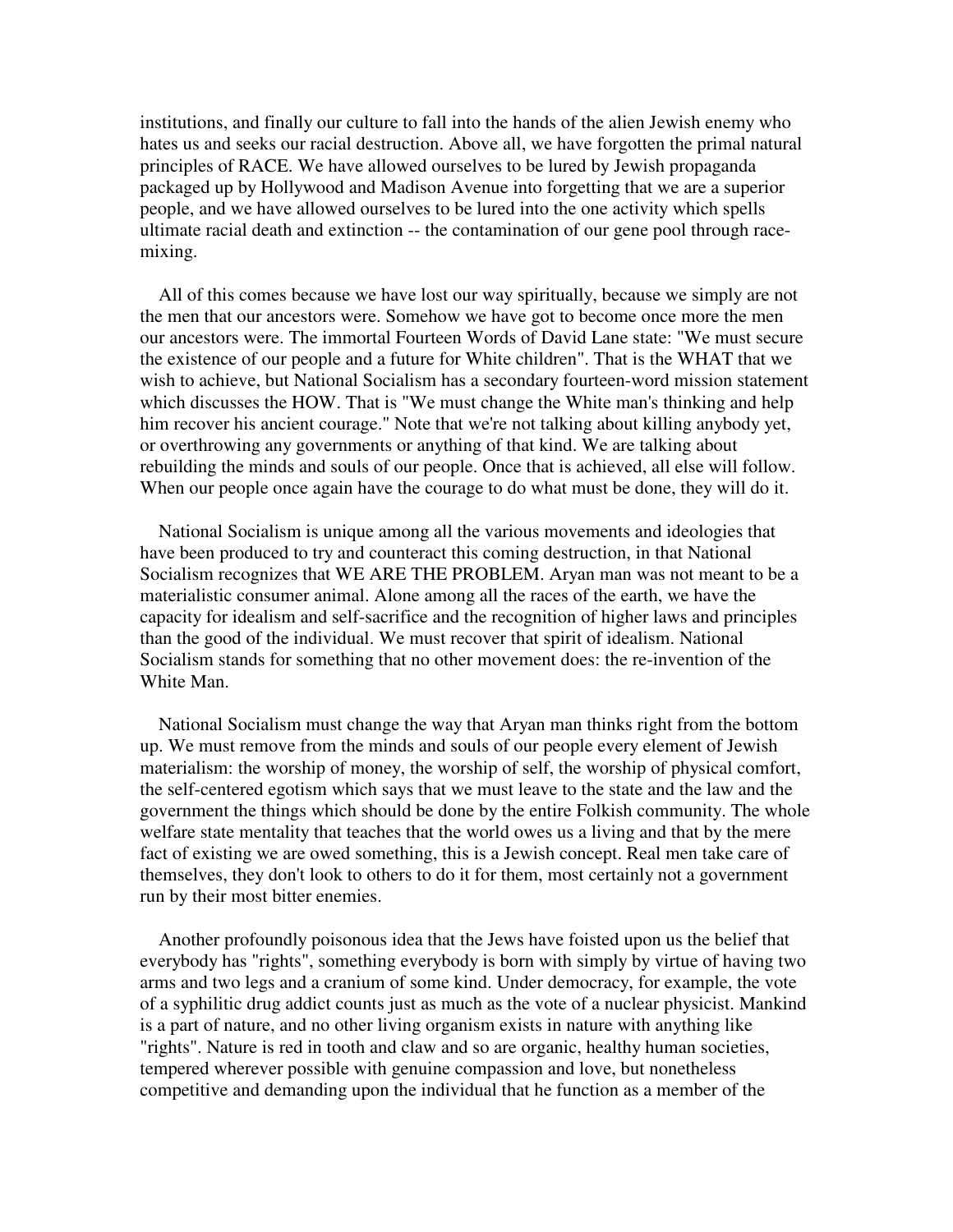community. There are no rights, for anyone, in the final analysis. There only privileges earned as the reward of duty fulfilled.

 White people today spend their lives in the frantic pursuit of things that DO NOT MATTER -- money, cars, casual sexual pleasure, alcohol and drug-induced stimulation of the senses, high-tech toys of various kinds. These material things are trash. We do not need them in order to live full and productive lives. National Socialism believes that our people were born to aspire to something other than the care and feeding and comfort of our bodies, that we were given our lives and our bodies and our racial identities for a purpose, to achieve things rather than to consume things. It is true that right now the main thing we need to achieve is White revolution to remove the government and the inferior races that threaten our existence. That's certainly a tall order that we will spend the next couple of generations working on, but we also need to achieve our own fulfillment and destiny through that struggle.

 You were not put here on this earth to spend your entire life working at some pointless, stupid, and unnecessary job in order to be given a certain amount of green pieces of paper every month, with which you then go forth and buy useless consumer goods produced by other people who are doing the same. You were put here to leave the world a better place than you found it, and you cannot do that without accepting certain spiritual values into your life. These have been outlined in the leaflet "*Ten Principles Of National Socialism*". Basically these ten principles entail you recognizing WHO YOU ARE. The first step towards becoming an Aryan once more is to accept that fact that you have been given the greatest of all gifts of creation: the blood in your veins which has given us such a heroic past and a promising future if ever we can once more learn to listen to what that blood is telling us. From that blood, from that past, from that Aryan racial identity we can create anything we want, fight and defeat any enemy who opposes us, and once more rule the earth and make it over in our own image. No other race will ever be able to accomplish what we Aryans have accomplished, and no other race will ever take our place as rulers of the earth -- unless we let them.

 We have failed thus far because the good men among us have refused to lay aside their private lives, to divest themselves of the things such as family and property and social respectability and material wealth which made them vulnerable. These useless, pretty, comfortable material things they loved more than their children's future. They refuse to become involved rather than sacrifice themselves for their people, and thus they have left the field to the morally inferior specimens who have inflicted such disgrace and madness upon all our resistance efforts for the past fifty years.

 What is the solution? The White man must CHANGE HIS THINKING and RECOVER HIS ANCIENT COURAGE. He must reinvent himself as the man his ancestors were. That is why National Socialism is the only practical, tactical solution, because only in the ideal of Adolf Hitler can White men find the kind of spiritual strength to perform this vital act of re-invention.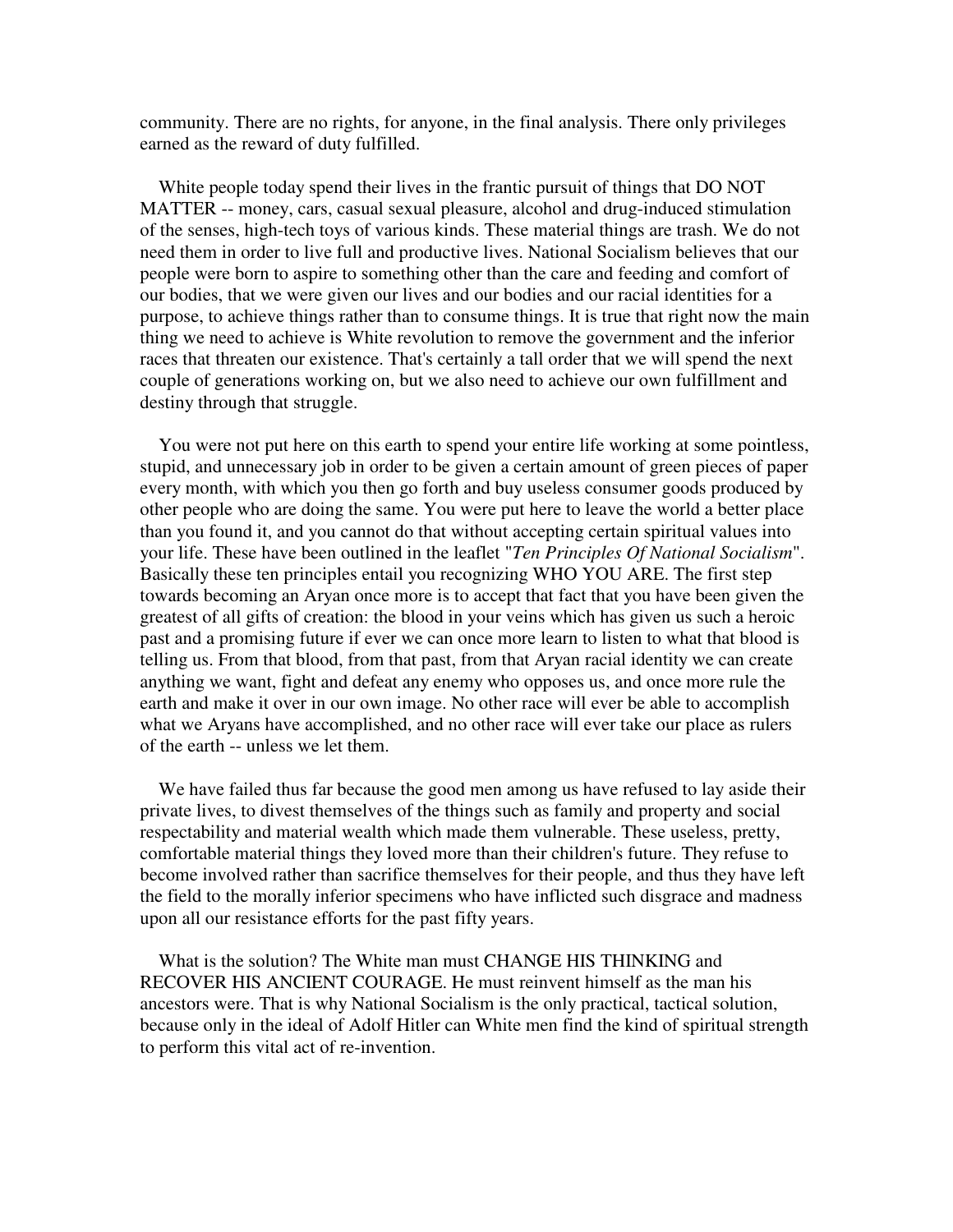Fundamentally, National Socialism means a new way of life. It means us living in an Aryan way, in accord with our unique Aryan ethics and in accord with our natural and healthy character. This Aryan way, this way of Blood and Soil, of conquest and exploration, of honor and duty, of idealism and excellence, is totally opposed to the way of capitalism with its material view of life and its material values. This Aryan way, the way of genuine folk-socialism, is totally opposed to the way of Marxism with its false, multi-racial socialism and its obsession with an abstract equality and happiness.

 National Socialism seeks to develop, to elevate, the character of individuals by emphasizing the importance of (1) individual will, of self-discipline, and of (2) the civilized necessity of striving for noble, idealistic goals which are in harmony with nature. Marxism, capitalism and everything else, from Judeo-Christianity to modern liberalism, seeks to destroy excellence of individual character by having individuals conform to some abstract dogma or some idea, like racial equality, which is contrary to the will of nature and thus contrary to the evolution that nature produces.

 Our present liberal democratic society is so anti-Aryan that it cannot now be changed into the free and noble society we yearn for in our hearts without a massive act of revolution. The decay, the rot of materialism, is so far advanced that this society cannot be redeemed. We must begin again from the very beginning and leave this society to decay and fall to pieces, as it assuredly will. And we can only begin again by either a real revolution - or many revolutions -- in an existing nation-state, or by creating an entirely new nation, a new homeland for ourselves.

 This way is the way of commitment to our National Socialist future, where those involved would build and plan and work not for just decades ahead, but for centuries ahead. Those involved would see themselves as the founders of a new Aryan nation that would take many centuries to grow large and prosperous and begin to make our great destiny real. Those involved would have to endure hardship for the sake of the future of their race. Because of this, this way will appeal only to a few -- the most adventurous, the most daring, the most idealistic.

 The National Socialist Brotherhood is a revolutionary movement built on this incredibly dynamic and powerful force: the Aryan idea. You must now prove yourselves worthy of that idea and of the racial heritage which God has bequeathed you.